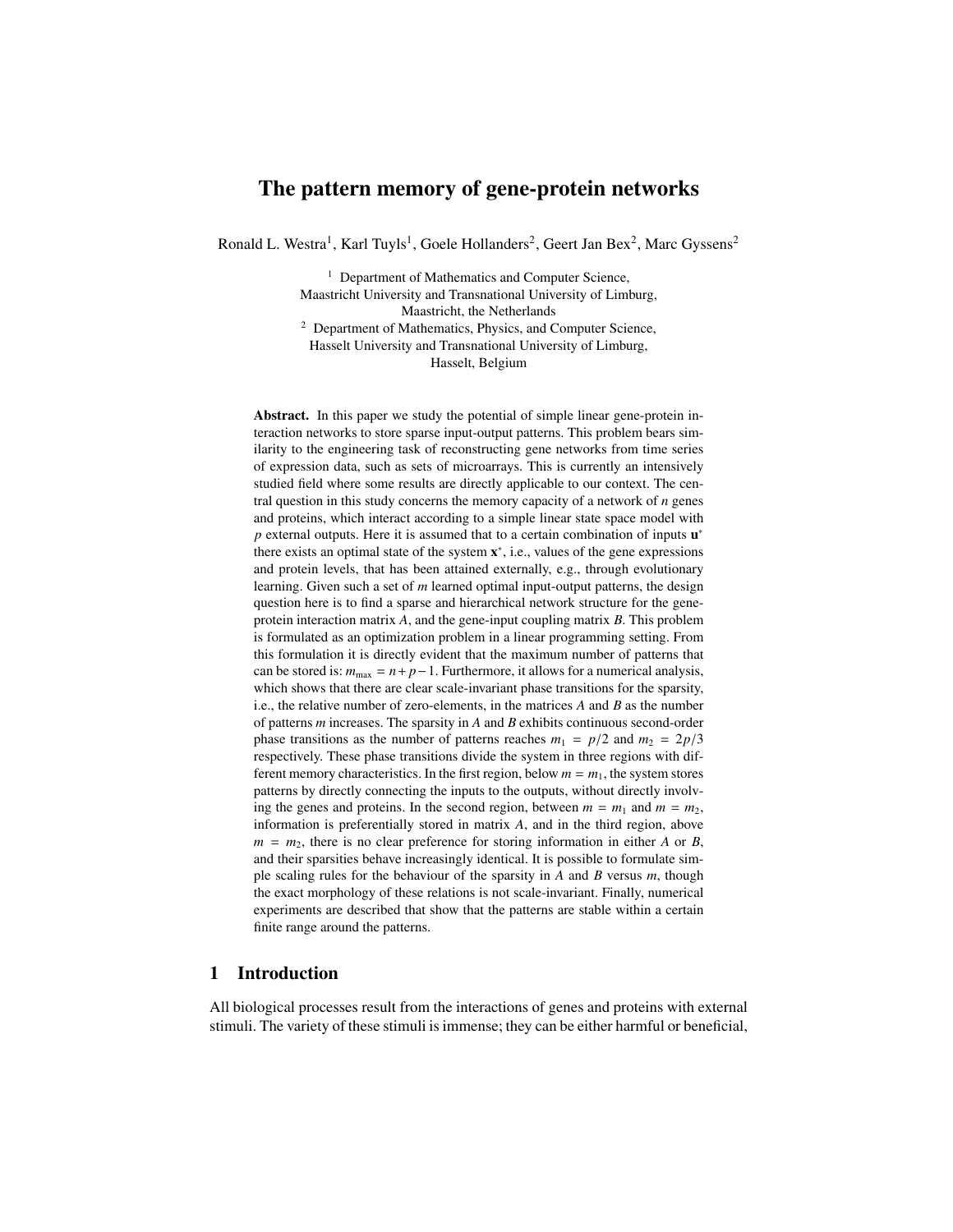obligatory or supplementary, lethal or lifesaving. They range from (lack of) illumination, (too low or high) temperature, (shortage of) food, and water, to toxic agents and viral or bacterial infections. The efficiency of an organism directly depends on its ability to optimally react to these external inputs. In lethal situations it even spells its basic survival. On the molecular level, the reaction to external stimuli consists of the chemical and physical interactions of the external agent with the gene-protein reaction network. For instance, daylight can cause a chemical reaction in the photosynthetic receptors of a plant that result in the production of several organic and inorganic molecules. In general, these stimuli can cause a threat to the survival of the organism, or a potential boost to its existence. If a specific external stimulus is presented with some regularity, it is greatly beneficial for the organism to learn and remember its best response. Response here is on the microscopic level; the best settings for the expressions of the genes and relative densities of the proteins to process the presented stimulus. In this view, the couple of the external stimulus and the optimal network response define an input-output pattern, which the gene-protein interaction network has to "store" in its "memory". The more patterns the organism can store with its current network architecture, the better the organism is equipped to live in its natural environment.

In this study it is assumed that the set of best responses to a given input is available. In reality this is not accomplished by a single organism, but acquired in the cause of many generations through the process of evolution: those individuals that perform better by having a better response to a given stimulus than others have a higher "fitness", and therefore a higher selective advantage in survival and generating offspring. Those that fail to do so may perish. In this way, the selection pressures every organism has to face, set hard constraints on the design of the network.

Biological observation shows that natural information processing networks exhibit sparse and hierarchical connectivity, and the so-called small-world property, see: Watts and Strogatz [6]. These features are derived evolutionary properties of the organisms internal organization, as in Nature, individuals are selected only to their adequate and appropriately fast response to a large set of different input patterns. We use these architectural characteristics as constraints when designing network models in this paper.

The exact outcome of the interaction between the stimulus and the gene-protein network is governed by the actual microscopic details of the underlying chemical-physical laws of nature [39]. These laws allow for a set of free parameters that can be tuned to implement a certain relation between the presented input and the desired output. In our context we look to the response of *n* genes and proteins to *p* external inputs, such as a toxic agent or a specific odor. The interaction amongst the genes and proteins can be modeled by a  $n \times n$  matrix A, such that  $a_{ij}$  represents the influence from gene/protein *j* on gene/protein *i*. Similarly, the interaction with the external environment is represented by the  $n \times p$  input-output matrix *B*, such that  $b_{ij}$  represents the influence from input *j* on gene/protein *i*. The aforementioned free system parameters therefore consist of the system matrices *A* and *B*. Tuning these free parameters means modifying the input-output relation of the system. Thus, the learning of the input-output patterns can be obtained by an optimization in the space of these free parameters. In practice, there are tens of thousands of genes and hundreds of thousands—if not millions—of (possible) protein/RNA/inorganic species. Besides the fact that many of these genes and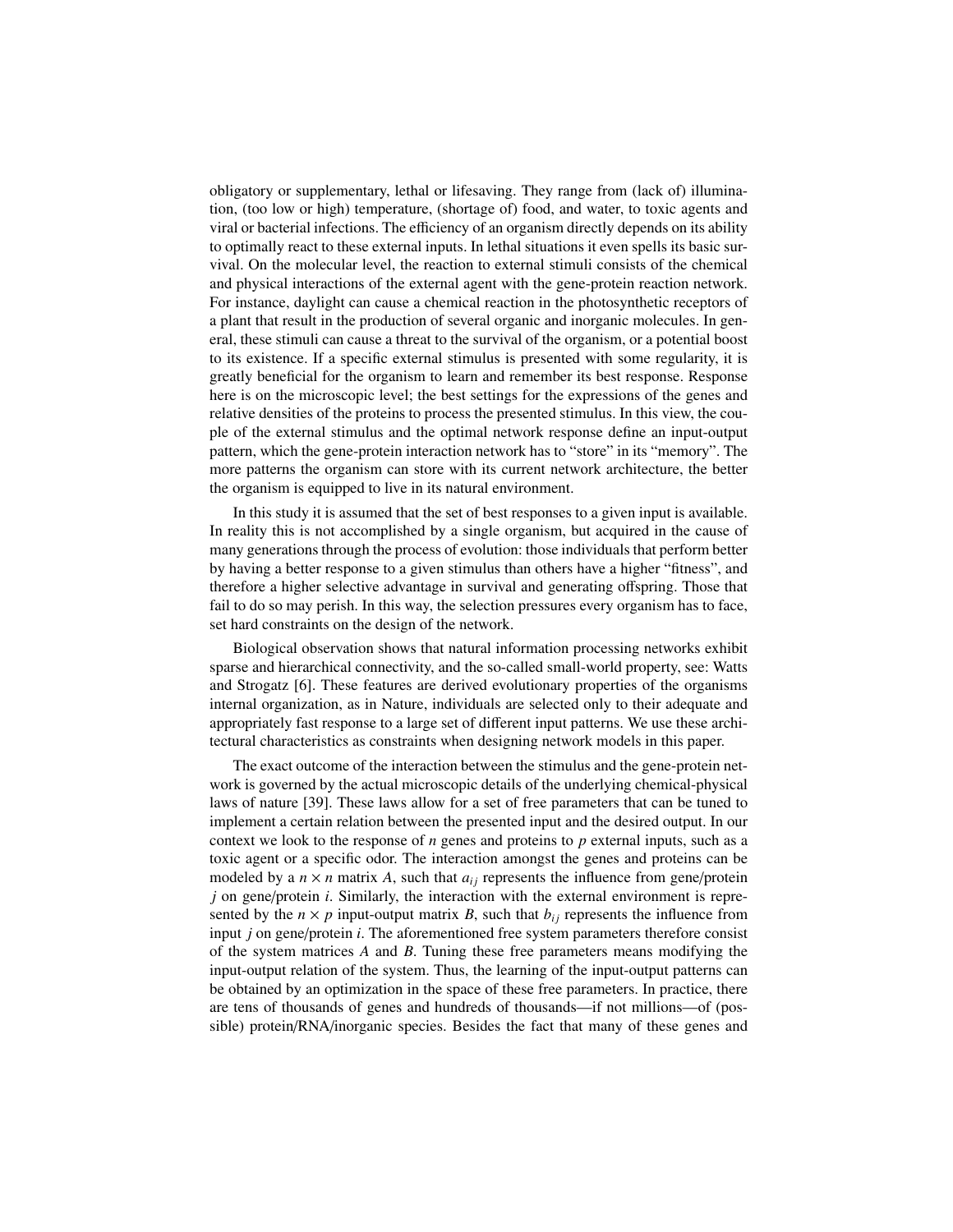most of these protein/RNA/inorganic molecules are currently unknown, and besides the randomizing effect of intrinsic and extrinsic noise, purely from the sheer magnitude of the data it would be completely impossible to implement realistic chemical-physical models and perform computational simulations.

For this reason the study in this paper is based on a straightforward and computational manageable model; a linear and continuous time-independent state space model. This model segregates the interaction between the genes and proteins itself from their response to external outputs. With this simple model it is possible to study the qualitative and quantitative aspects of efficient network memory through extensive numerical experiments. As this network can be considered as a first-order approximation, it is possible to extrapolate the results to more realistic, hence complex, interaction network models.

It is difficult to quantify the exact number of patterns an organism with a given number of genes and proteins can store in order to survive in its habitat. Some clues are provided by the "Minimal Genome Project" [36], that endeavors to find the smallest working set of genes necessary for an organism to live and reproduce successfully. The smallest genome size found thus far is for the parasitic archaebacterium Nanoarchaeum equitans with only 400 nm in diameter, and a genome of 460 Kbp organized in 487 ORFs. Even smaller is the SARS Corona Virus, a retro virus of 100 nm and a genome of 30 Kbp organized in just 5 ORFs. We can compare this to the well known eubacterium Escherichia coli (diameter 2000nm) with a genome of 4639 Kbp organized in 4377 DNA-genes. The regulated environment in a host in the lifestyle of N. equitans and SARS, provides less diversity in inputs patterns, and therefore requires less pattern memory from the organism. Besides this qualitative argument, in the last Section we will use the formalism developed here to provide some rough estimates for the number of stored patterns.

In the context of the linear time-invariant state space systems as studied in this paper, the problem of storing input-output patterns results in an optimization process on the system matrices *A* and *B* for mapping the given input to the given output. The derived design criteria as sparsity and hierarchy are directly used as additional constraints in this optimization. We note that this topic is related to two well-studied areas of research: artificial neural networks and "inverse engineering": gene network reconstruction from time series data. Firstly, the problem of designing a proper network to fit a given set of input-output patterns is of course identical to finding the best network parameters for a given time series of synchronous measurements of inputs and outputs. The difference is that the wealth of allowed architectures consistent with a limited set of data is beneficial for an organism in the natural world, and detrimental for the biologist who wants to determine the genetic pathway from a small number of microarray measurements. There is an extensive literature on gene network reconstruction from time series of gene expressions [17, ?,15]. Especially relevant to our approach is the work of Mestl, Plahte and Omholt [22, 25, 26, 28], Somogyi [29], Yeung and Tegner [43, 35], and Peeters and Westra [27, 40, 42]. For a thorough overview consult [16, 41] and the references therein.

Secondly, the problem of storing patterns in a given network architecture and the required memory size is an intensively studied subject in the area of artificial neural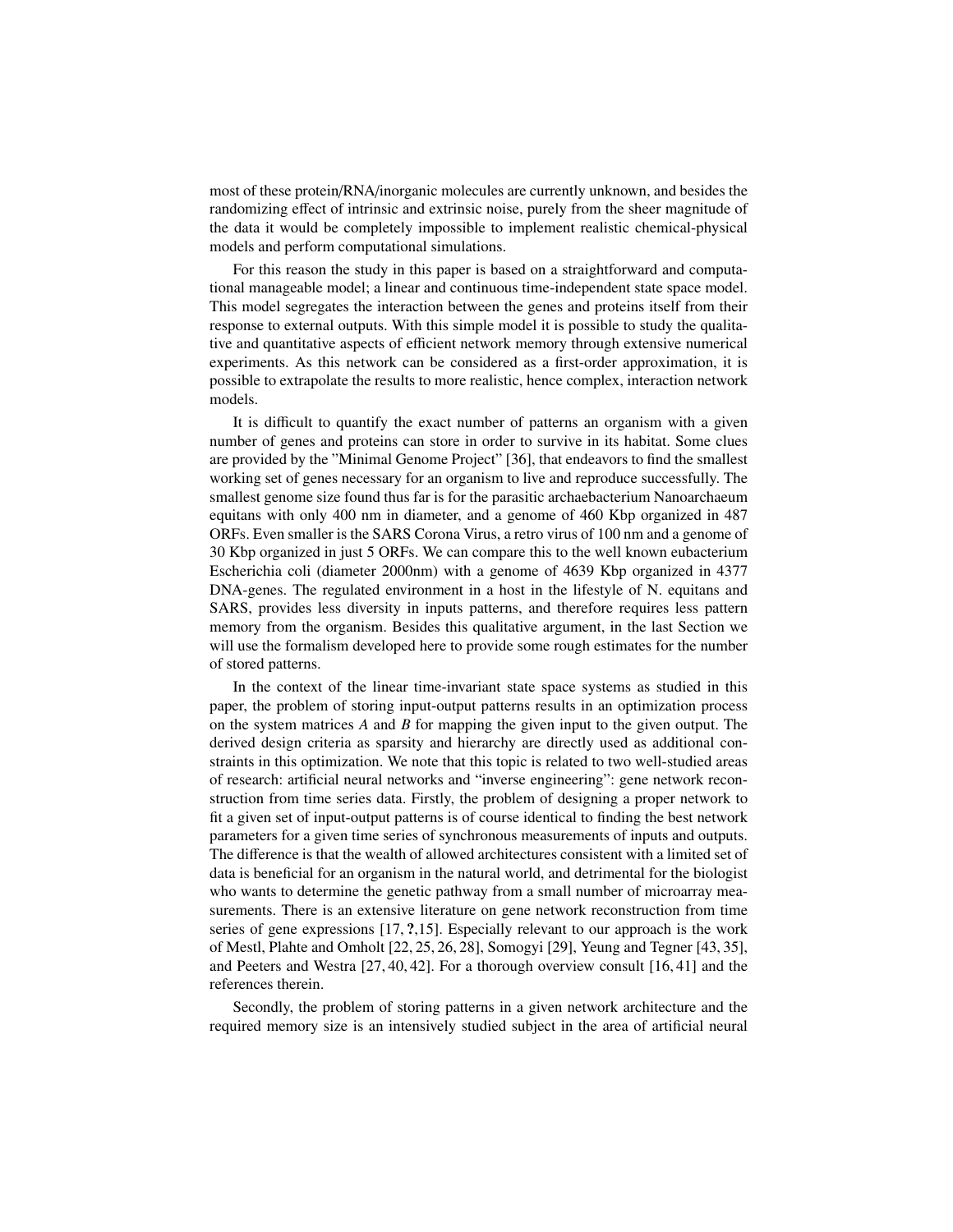networks with an extensive literature, e.g., see [18–21, 31], and standard books as [2, 5, 37].

Finally, also the dynamic behavior of gene-protein networks is an important and fertile field of research, see for instance A. Goldbeter [12, 14], Elowitz and Swain [7, 33, 32], and others [34, 24]. Both the practical studies from Elowitz and Swain, and the theoretical work of Goldbeter, Tyson and Novak, and Steuer, show that organisms are in a dynamical equilibrium. In embryonic growth, for instance, these equilibrium states correspond to the so-called 'checkpoints'. The system dynamics can be seen as perturbations around the momentary equilibrium. These equilibria act as local attractors to the system dynamics: the system state vector orbits the local equilibrium in a periodic cycle or in a fractal orbit (a "strange attractor"). An external stimulus can disrupt this equilibrium, after which the system can come in another part of the phase space  $-$  i.e. the space of all possible gene expressions and protein densities. This is modeled in the so-called Piecewise Linear Models, which study the dynamics between state changes of the system, see: R.L Westra et al. [42].

In the following Section we first define the linear time-invariant continuous state space model and its relation to a gene-protein interaction network. In Section 3, we describe pattern storage of dynamical patterns and its relation to network reconstruction. In Section 4 the storage of static patterns is discussed. Next, in Section 5, we discuss the results of some numerical experiments, and relate these to practical observations regarding the underlying geometry of the problem. In Section 6 we focus on phase transitions in the network. In Section 7 we briefly discuss the dynamics and stability of the stored patterns. We close with a discussion of the obtained results.

# 2 Modelling dynamic gene-protein networks as linear state space systems

In this study we will concentrate on systems sufficiently near their equilibrium. A more realistic system will exhibit multiple of such equilibria, and given the proper stimulus will switch from one equilibrium to another, and therewith transform the system from one biological state to another. Near a suitable smooth equilibrium the activity of the *n* genes and proteins, represented by the n-vector **x**, will develop according to the  $n \times n$ gene-protein interaction matrix *A* and the  $n \times p$  interaction matrix *B* with the *p* external inputs, defined by the p-vector u, as :

$$
\dot{\mathbf{x}} = A\mathbf{x} + B\mathbf{u} + \nu\xi(t) \tag{1}
$$

Where  $\xi(t)$  represents white Gaussian noise with mean zero and standard deviation 1. Such simple linear models allow for a limited set of behaviors, but here they fully suit our purpose as a simple and transparent metaphor for studying the number m of patterns that the system can store as a function of the number of genes/proteins *n*, the number of external inputs *p*, and the sparsity in the interaction matrices *A* and *B*.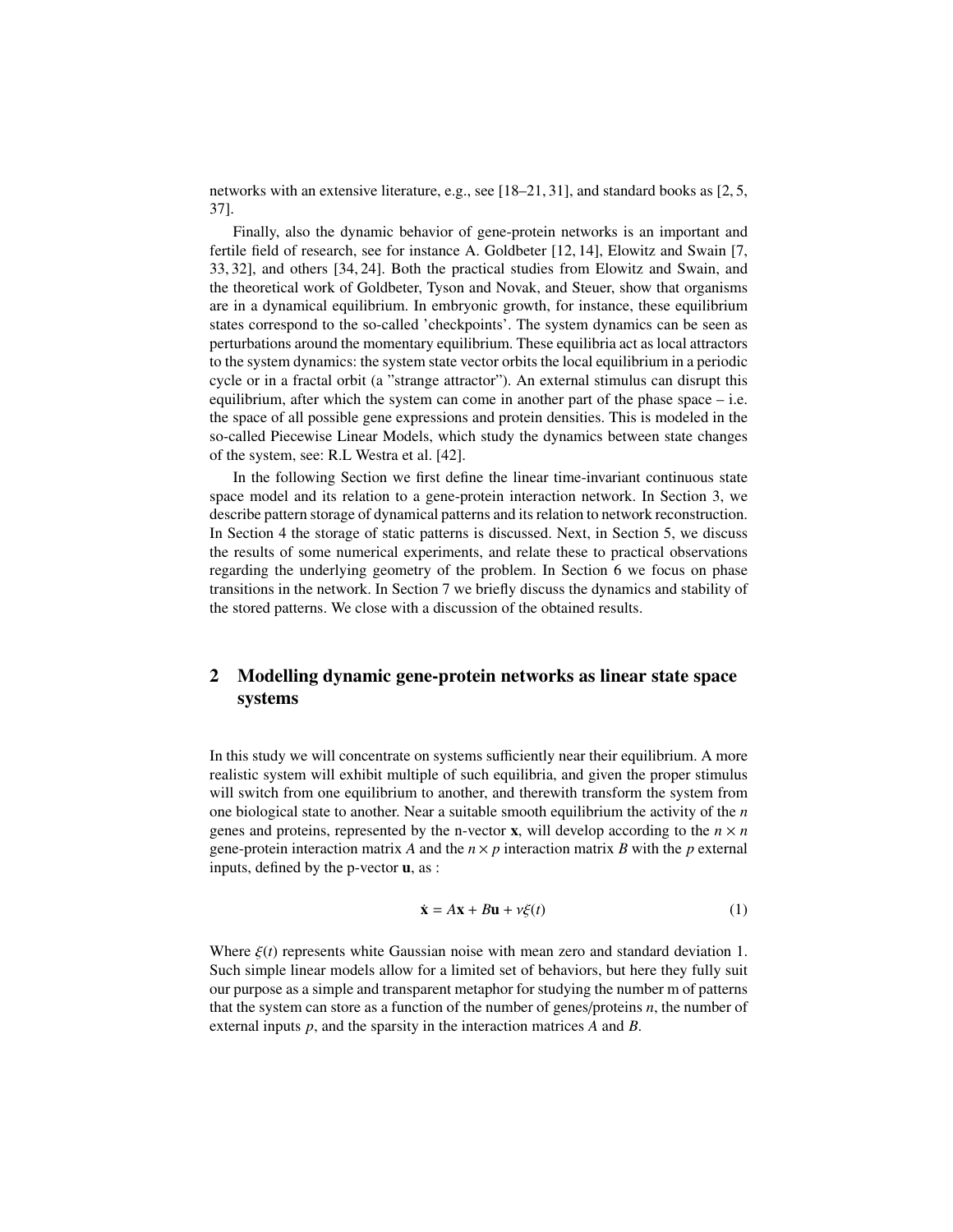## 3 Storage of patterns of time series and its relation to network reconstruction

There is an essential similarity between reconstructing the best fitting matrices *A* and *B* from empirical data sets (state vectors *X* and inputs *U*), and the task of designing the optimal interaction matrices *A* and *B* from optimal patterns *X* for a given input *U*. This similarity allows us to utilize the extensive literature on this subject to this field. Therefore, we can be brief on this subject. Here, we follow Peeters and Westra [27].

In this context we define a *pattern* as a time series that represents the desired dynamical behavior of the state vector  $\mathbf{x}(t)$  in response to a given input vector  $\mathbf{u}^*(t)$ , such as a finite impulse or a harmonic signal. In this way, the desired system outputs x ∗ (*t*) and  $\dot{x}^*(t)$  for a given input  $\mathbf{u}^*(t)$  can be compared with the observed outputs  $\mathbf{x}(t)$  and  $\dot{\mathbf{x}}(t)$ . Suppose we have sets of *m* desired input-output triples as  $\{(\mathbf{u}_l^*, \mathbf{x}_l^*, \dot{\mathbf{x}}_l^*) \mid l = 1...m\}$ , which can be used to define three data matrices:  $\mathbf{Y} = (\mathbf{x}^*, \mathbf{x}^*) \times \mathbf{Y} = (\dot{\mathbf{x}}^*, \dot{\mathbf{x}}^*)$  and which can be used to define three data matrices:  $X = (\mathbf{x}_1^*, \dots \mathbf{x}_m^*)$ ,  $\dot{X} = (\dot{\mathbf{x}}_1^*, \dots \dot{\mathbf{x}}_m^*)$ , and  $U = (\mathbf{u}^*, \mathbf{u}^*)$ . In this setting, one could attempt to minimize the error  $\|\mathbf{x}^*(t) - \mathbf{x}(t)\|$  as  $U = (\mathbf{u}_1^*, \dots \mathbf{u}_m^*)$ . In this setting, one could attempt to minimize the error  $||\mathbf{x}^*(t) - \mathbf{x}(t)||$  as function of the free parameters in A and B. Or alternatively minimize the error in the function of the free parameters in *A* and *B*. Or, alternatively, minimize the error in the time derivatives:  $\|\mathbf{x}^*(t) - \mathbf{x}(t)\|_{k} = \|\mathbf{x}(t) - A\mathbf{x}(t) - B\mathbf{u}(t)\|_{k}$ . Where  $\|\cdot\|_{k}$  represents a suitable  $L_k$ -norm. This error expresses the difference between the observed rate of change  $\dot{\mathbf{x}}(t)$ and predicted model output  $A**x**(*t*) + B**u**(*t*).$ 

Given *X*,  $\dot{X}$ , and *U* one could compute the matrices *A* and *B* that minimize this error function. This optimization can be formulated as a least squares problem—i.e., setting  $k = 2$ , and given sufficient data *X*,  $\dot{X}$ , and *U*, in general a solution can be obtained. In case that the number of patterns *m* is much less than the number of genes/proteins *n* and inputs  $p$  the problem is under-determined. In that case, it is useful to involve the biological constraint that *A* and *B* are sparse and hierarchical matrices. In that case, the maximization is performed over the number of zeros in *A* and *B* while relation (1) is considered as a constraint:

$$
\max_{A,B} ||A||_0 + ||B||_0 \text{ subject to: } \dot{X} = AX + BU \tag{2}
$$

As indicated above, this optimization problem is exactly equal to the problem of reconstructing the underlying interaction network from a time series of (e.g., micro array) measurements.

This problem is well described in a number of publications, e.g., [43, 27], and Westra et al. [40]. For a relevant survey see Westra et al.[42] and the references therein. We here merely note that this problem exhibits a first-order phase transition as evident from Figure 1.

Let  $N_e$  indicate the number of errors found in the reconstruction of matrices *A* and *B*, i.e. the number of components of the matrices where the reconstructed value of the matrix differs from its correct value above a given threshold, e.g. the machine precision. In our context this indicates the number of pattern storage errors, where the system found a sub-optimal solution. This number of errors  $N_e$  suddenly drops to zero as the number of patterns *m* passes through a critical value  $M<sub>C</sub>$ . Similarly,  $N<sub>e</sub>$  suddenly increases linearly from strictly zero as the number of non-zero elements in *A* (and likewise *B*) passes through a critical value *KC*.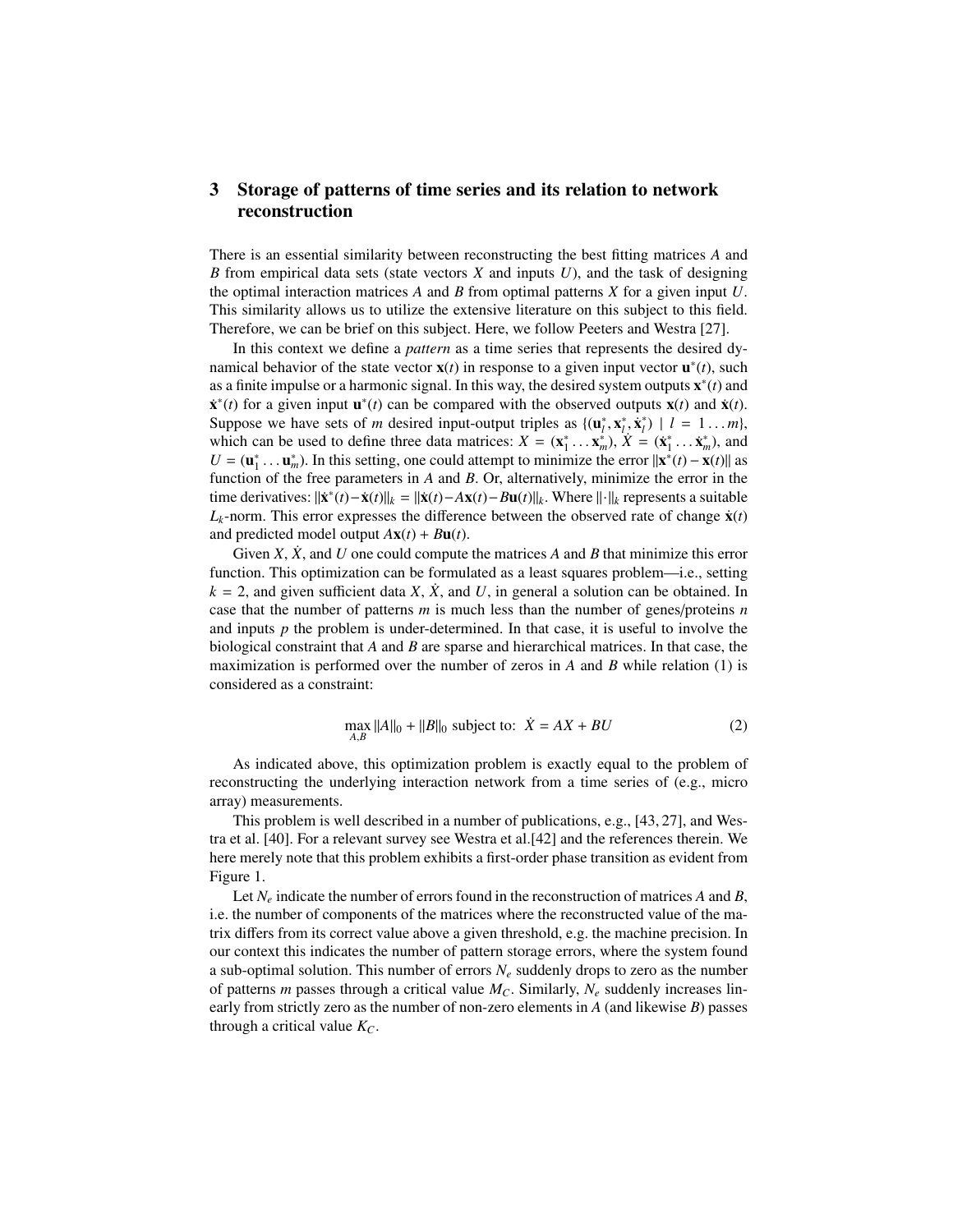

Fig. 1. Above: the number of memory storage errors  $N_e$  versus the number  $m$  of stored patterns. Below: number of memory storage errors *N<sup>e</sup>* versus the sparsity (i.e. number of non-zero connections) of the gene-interaction network.

# 4 Memory storage of equilibrium state patterns in linear networks

### 4.1 Linear state space formulation

The problem studied in this Section concerns the storage of static input-output patterns in a gene-protein network represented by a linear time-invariant dynamical system of the form as in equation 1 with matrices *A* and *B*, which exhibit biological relevant properties such as sparsity, hierarchy, high local clustering, and the "small-world" property. In the static context, we assume that the system has converged to an equilibrium state  $x^*$ and that  $\dot{x} = 0$ . This means that to a given input  $u^*$  there belongs an optimal value  $x^*$  for the gene expressions and protein densities in the network such that  $A x^* + B u^* = 0$ . In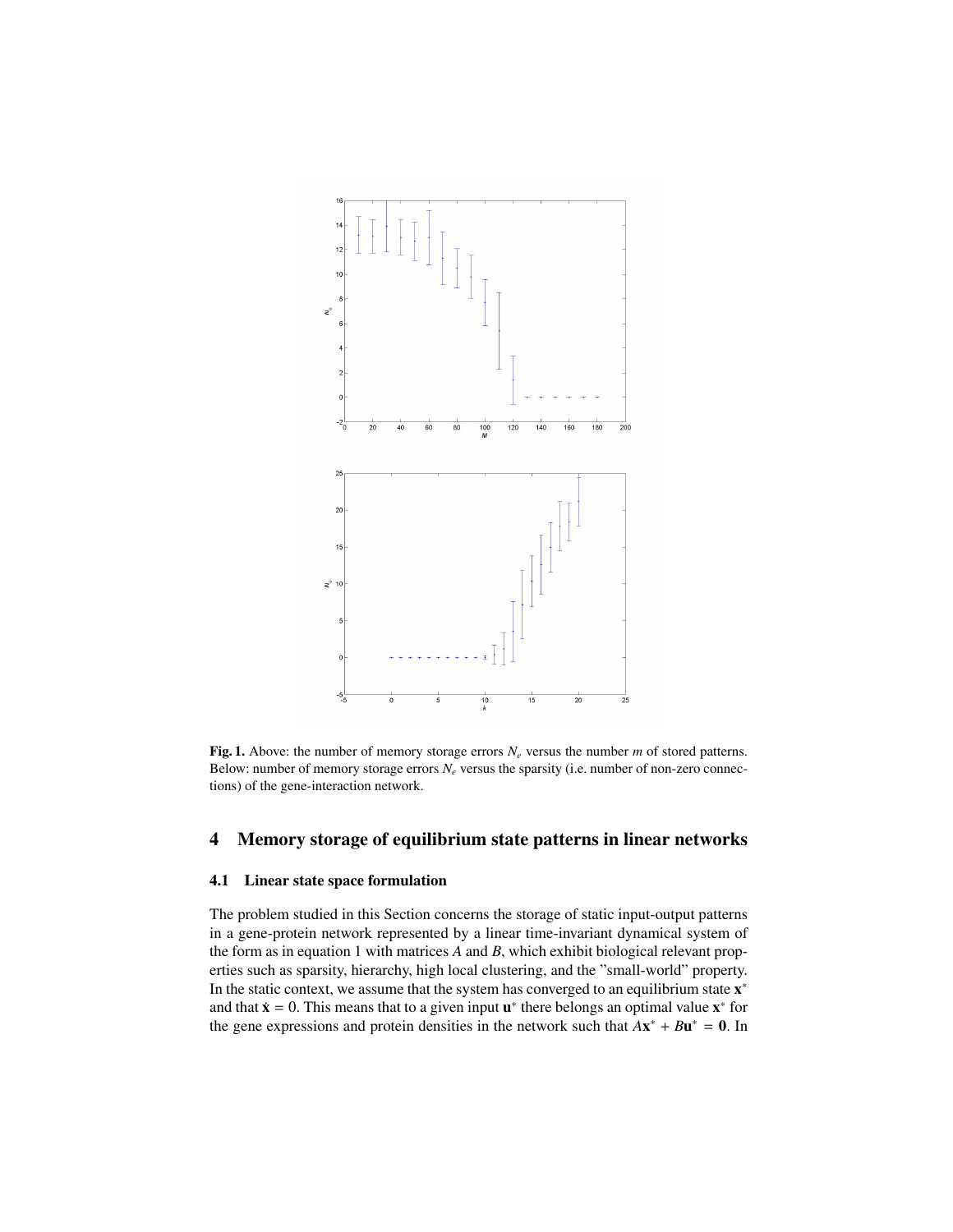our context a (static) input-output pattern is defined as such an input-output pair  $(\mathbf{u}^*, \mathbf{x}^*)$ .<br>This pattern itself can be considered as the outcome of a long evolutionary learning pro-This pattern itself can be considered as the outcome of a long evolutionary learning process, where the best combination of gene/protein activations x are selected relative to the faced combination of external inputs (e.g. toxic agents, virus infections) u.

Here we are interested in the maximum number *mmax* of linearly independent patterns that can be stored in a network of *n* genes or proteins, and *p* external inputs. Suppose that there exists a set of *m* linearly independent patterns, i.e. external inputs as a  $p \times m$  matrix  $U = {\bf{u}}[1], \dots, {\bf{u}}[m]$ , and the associated (evolutionary) learned states as a *n* × *m* matrix  $X = \{x[1], \ldots, x[m]\}\$ . For each input-pattern couple  $\{x[j], u[j]\}$  equation 1 implies that:  $A$ **x**[*j*] +  $B$ **u**[*j*] = 0. For the entire set of patterns *X* and *U* this means that the unknown matrices *A* and *B* feature in a linear way in the resulting matrix equation: ĺ *T* !

$$
AX + BU = 0_{mn}
$$
. This equation can be rewritten as:  $\left(X^T U^T\right) \begin{pmatrix} A^T \\ B^T \end{pmatrix} = O_{mn}$ .

This matrix equation can be treated in a row-by-row fashion. Denoting the (unknown)*i*th row of *A* by the row vector  $\alpha_i^T$ , the (unknown) *i*-th row of *B* by the row vector  $\beta_i^T$ , this vields the following decoupled set of *N* linear systems of equations of size  $m \times (n + n)$ . yields the following decoupled set of *N* linear systems of equations of size  $m \times (n + p)$ :

$$
\left(X^T U^T\right) \begin{pmatrix} \alpha_i^T \\ \beta_i^T \end{pmatrix} = 0, \qquad (i = 1, 2, \dots, M). \tag{3}
$$

With abuse of notation define the  $m \times (n + p)$  matrix  $D = \left(X^T U^T\right)$ , and the  $(n + p)$ vector:  $x = \left( \right)$ ້<br>R *T i T i* ), this can be written as:

$$
D\mathbf{x} = \mathbf{0} \tag{4}
$$

The objective now is to find sparse *A* and *B* that satisfy this condition. However, there are two practical problems with this formulation. First, as this equation holds for each combined row x of *A* and *B*, its solution also holds for all rows, and therefore *A* and *B* consist of dependent columns in the form:  $A_{i,j} = v_i.x_j$  for some non-zero vector<br>v. Second and more seriously the sparse matrices  $A = B = 0$  pose a trivial but valid **v**. Second and more seriously, the sparse matrices  $A = B = 0$  pose a trivial but valid solution to equation 4.

These problems can be solved by introducing additional constraints that express biological knowledge, such as the known influence of a certain agent on a certain gene/protein, Autocatalyzation or natural degradation of proteins. The latter reads that each protein autocatalyses or decays with a specific rate  $\lambda > 0$ , and therefore the associated component of the gene/protein interaction matrix *A* has a value:  $\pm \lambda$ . The known non-zero influence of an input *j* on a certain gene/protein *i* indicates that the (*i*, *<sup>j</sup>*)−component of matrix *<sup>B</sup>* is non-zero. Thus, in general, certain specified components of *A* and *B* have non-zero values.

Moreover, there is a scaling invariance in the solution – if **x** is a solution of  $Dx = 0$ , then  $\lambda$ **x** is also a valid solution for all  $\lambda \in R$ . The exclusion of  $A = B = 0$  can thus be obtained by fixing the *B*-part of x to a specific value, and thus express the value of *A* relative to *B*. This can be obtained by using constraints like  $||B||_1 = constant$ , or  $\sum_{ij} b_{ij} = constant$ . In this study, this constraint is realized as:

$$
\mathbf{q}^T \mathbf{x} = 1 \tag{5}
$$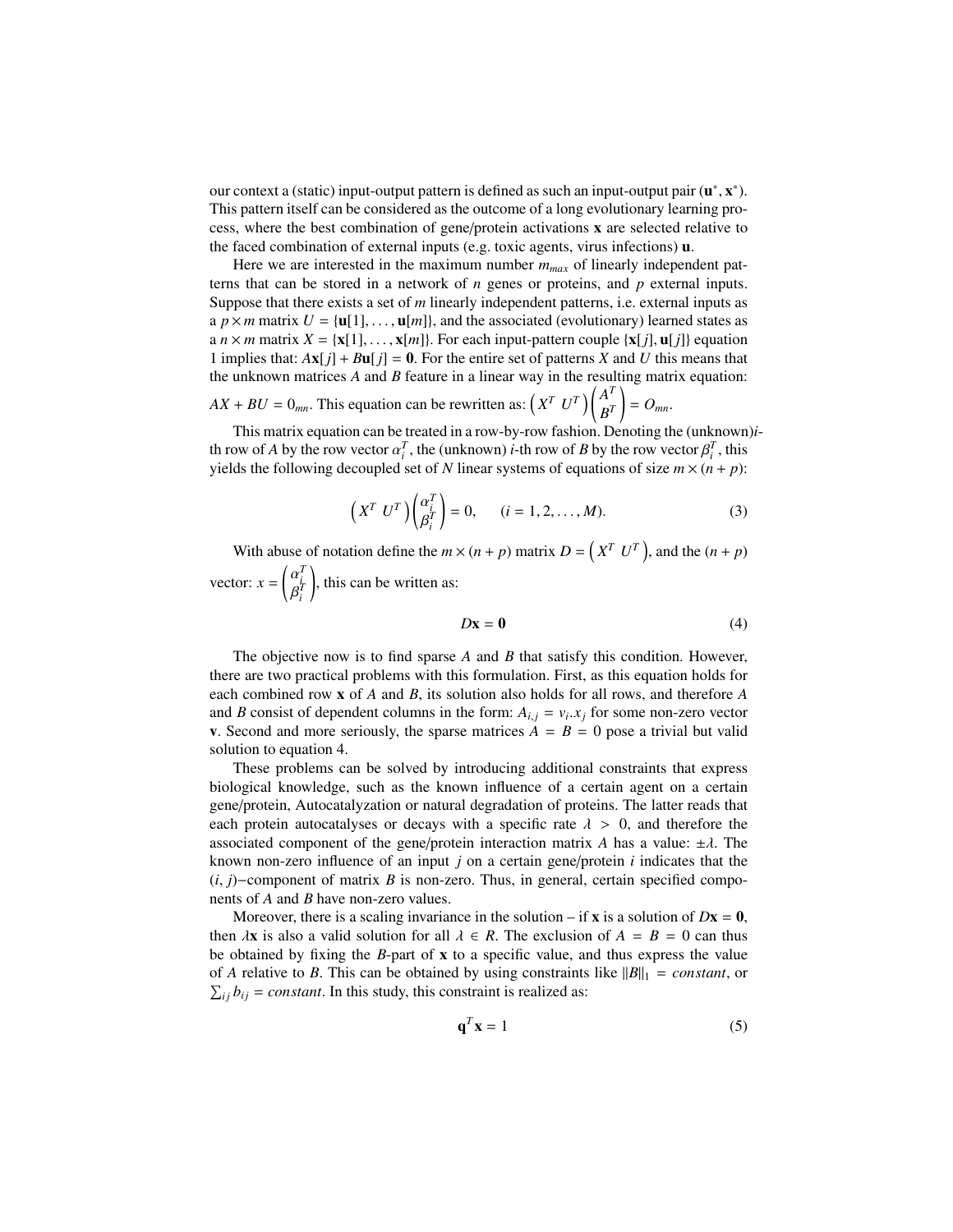where the first *n* components (the "*A*-part") of **q** are zero, and the remaining *p* components  $q_i$ ,  $(i = n+1..n+p)$ , (the "*B*-part") satisfy:  $|q_i| \in [\frac{1}{2}, 2]$ . This vector was generated with a uniform distribution on  $[-2, -1] \cup [1, 2]$ . with a uniform distribution on  $[-2, -\frac{1}{2}] \cup [\frac{1}{2}, 2]$ 

#### 4.2 Robust estimation as an approximation to the  $L_0$ -norm of  $A$

The problem of computing a sparse solution to a consistent underdetermined linear system of equations  $Ax = b$  has been studied extensively in literature. J.J. Fuchs in [9] and [10], and some of the references therein, described state conditions under which optimal sparse solutions can be obtained by the technique of  $L_1$ -minimization. This technique aims to compute a vector **x** of minimal  $L_1$ -norm within the solution space *S* of the linear system  $Ax = b$ . It is well known that this problem can be reformulated as a linear programming (LP) problem. Thus, the difficult combinatorial problem of finding a vector in *S* having as many zero entries as possible is avoided and replaced by the much easier to solve problem of finding a vector in *S* for which the  $L_1$ -norm  $||x||_1$  is minimal. In our case, we can thus reformulate the original quest for a sparse vector x (associated to corresponding rows in *A* and *B*) to the problem of finding the minimum value of the L1-norm of x, i.e.  $||x||_1$ , under the given constraints. As we may weigh the importance of sparsity in *<sup>A</sup>* and *<sup>B</sup>* different, we introduce a regularization parameter ε. Furthermore, let  $y_A$  denote the first *n* components of **x** (the "A-part"), and  $y_B$  the other *p* components (the "B-part"). With all these definitions, the regularized minimum value of the *L*1-norm of x for the given data of *m* patterns for *n* genes/proteins, and *p* external inputs follows from the following linear programming formulation:

$$
LP1: \mathbf{x}^* = \arg\min_{x \in R^{n+p}} ||\mathbf{y}_A||_1 + \varepsilon ||\mathbf{y}_B||_1
$$
  
\nsubject to:  
\n
$$
\mathbf{x} = \mathbf{y}_A + \mathbf{y}_B
$$
  
\n
$$
D\mathbf{x} = \mathbf{0}
$$
  
\n
$$
\mathbf{q}^T \mathbf{x} = 1
$$
  
\n
$$
x_i = r_i, i = 1, ..., C
$$
 (6)

where  $r_i$  represents a random nonzero-constant.

This defines LP1 as a regularized  $L_1$ -minimization problem over the affine subspace of vectors x satisfying the given constraints. This is a primal LP-problem but not in the standard form. This LP problem can be reformulated to its dual LP formulation which is computationally more efficient.

#### 5 Numerical experiments for storing equilibrium state patterns

### 5.1 Scale-free transitions in the relation between the model sparsity and the number of patterns

The formulation in equation 6 allows for numerical experiments with different settings of the model parameters *X*, *U*, *m*, *n*, and *p*. The value of the number of patterns *m* varies between 0 and  $n + p - 1 - c$ , as will be shown later in this Section. Here *c* is the number of extra constraints in LP1. The experiments were performed with a specific interest in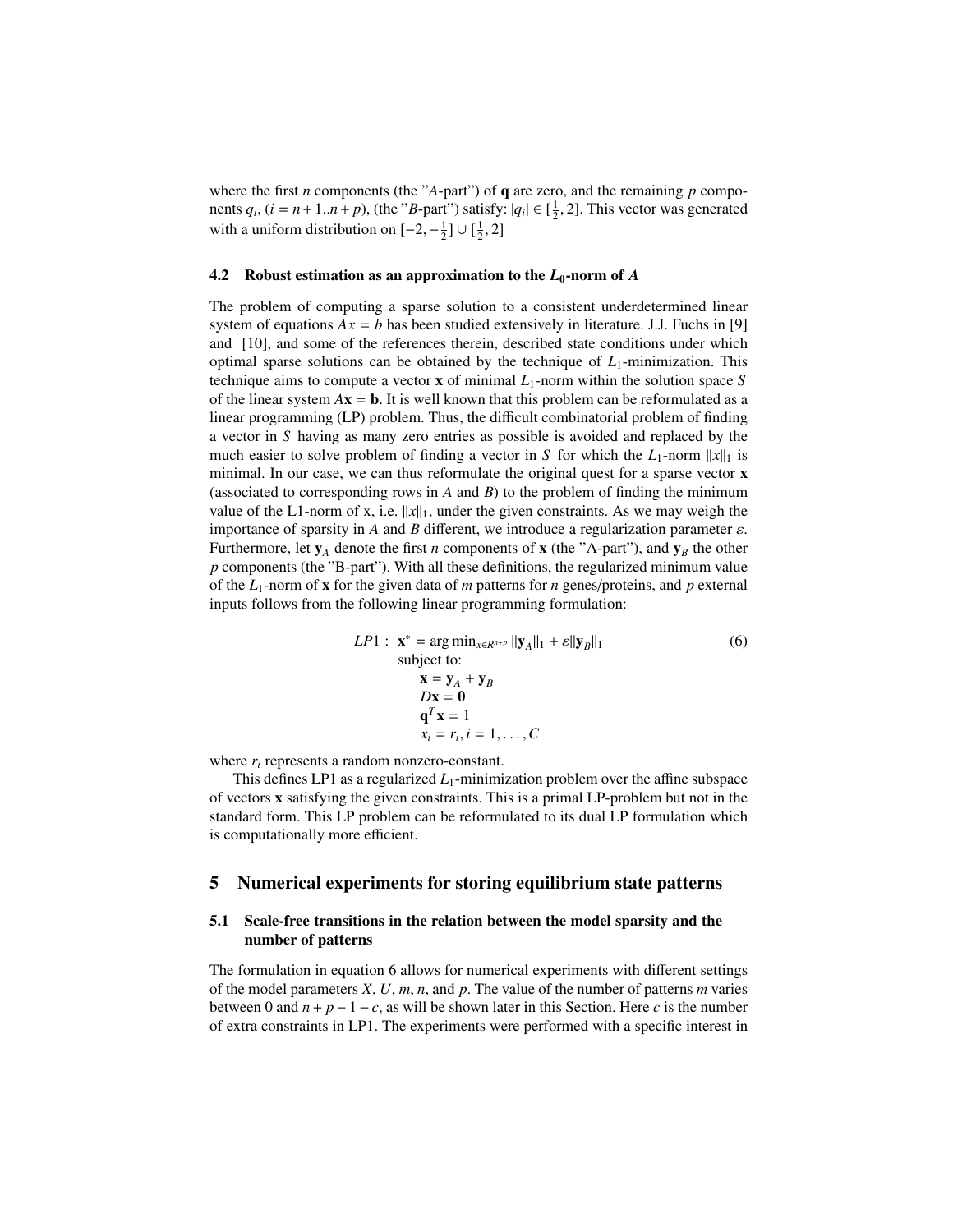partial sparse solutions for *A* and *B*. Here we introduce  $k_A$  as the number of non-zero elements in matrix  $A$ , and similarly  $k_B$  for  $B$ . Figure 2 shows two results from such numerical experiments. The patterns *X* and *U* were drawn uniform randomly from the interval [-1,1]. As this Figure clearly shows, it was found that – for fixed regularization parameter  $\varepsilon = 1$  – the sparsity in *A* and *B* exhibits different behavior as the number of patterns crossed the value  $m_{C1} = p/2$ . Thus, a scale-free representation for studying the sparsity is obtained by defining:

| * the relative sparsity in A : $p_A = k_A/n$ ;            | (7) |
|-----------------------------------------------------------|-----|
| * the relative sparsity in B : $p_B = k_B/p$ ;            |     |
| * the scaled number of patterns: $\mu$ :                  |     |
| if: $m < m_{C1}$ then: $\mu = m/m_{C1}$                   |     |
| if: $m \ge m_{C1}$ then: $\mu = (m + n - 1)/(2n + p - 2)$ |     |
|                                                           |     |

This scaling ensures that  $\mu$ ,  $p_A$ , and  $p_B$  are between 0 and 1. The scaled variables are useful in comparing situations with different genes/proteins *n* and inputs *p*. Other values of regularization parameter  $\varepsilon$  gave quantitative different results that, however, could again be scaled such that they were qualitatively similar.

In these plots the sparsity in the matrix is plotted versus the scaled number of patterns  $\mu$ . The lower curve gives the relative non-zeros  $p_A$  in matrix A. This exhibits a clear transition at  $\mu = 1/2$ . The upper curve gives the relative non-zeros in matrix *B*. In the scaled representation these plots are almost identical for different values of *p* and *n*, though the morphology somewhat depends on  $n + p$ .

#### 5.2 Considerations from the underlying geometry

The observed relations between the parameters  $k_A$ ,  $k_B$ ,  $m$ ,  $n$ , and  $p$  can be understood from an analysis of the underlying geometric constraints of the optimization process in  $R^{n+p}$ , for an overview of the employed matrix algebra consult [13]. The solution  $x \in R^{n+p}$  to the problem lies on the intersection between the two major constraints of the problem. The first constraint is:  $Dx = 0$ , where *D* is the data matrix  $(X^T U^T)$ , and the first *n* components of **x** correspond to a row of matrix *A*, and the last  $\dot{p}$  components to the corresponding row of matrix *B*. Thus, the solution xlies in the  $(n + p - m)$ dimensional linear null-subspace  $V_1$  of *D*. Second, the solution **x** is bound by the  $(n +$ *p* − 1)-dimensional affine space  $V_2$  defined by  $\mathbf{q}^T \mathbf{x} = 1$ , where the first *n* components of **q** are zero, and the *p* remaining components  $q_i$ ,  $(i = n + 1, ..., n + p)$ , satisfy:  $|q_i| \in \left[\frac{1}{2}, 2\right]$ .<br>The intersection  $V_2 = V_1 \cap V_2$  contains the solution **x** and except for special cases of The intersection  $V_3 = V_1 \cap V_2$  contains the solution **x** and, except for special cases of Lebesque measure zero when  $V_1$  and  $V_2$  are parallel,  $V_3$  is a  $(n+p-m-1)$ -dimensional affine space. Therefore, the short answer to the maximum number *mmax* of patterns that can be stored is:  $m_{max} = n + p - 1$ . Adding  $(c - 1)$  extra constraints of the form:  $x_i = constant$  effectively lower the dimension, but do not alter the basic topology, and leads to:

$$
m_{max} = n + p - c \tag{8}
$$

The situation becomes more complex when we analyze the number *k* of exact zeros in  $x$ , as the optimization is aimed at increasing this amount.  $k_A$  denotes the number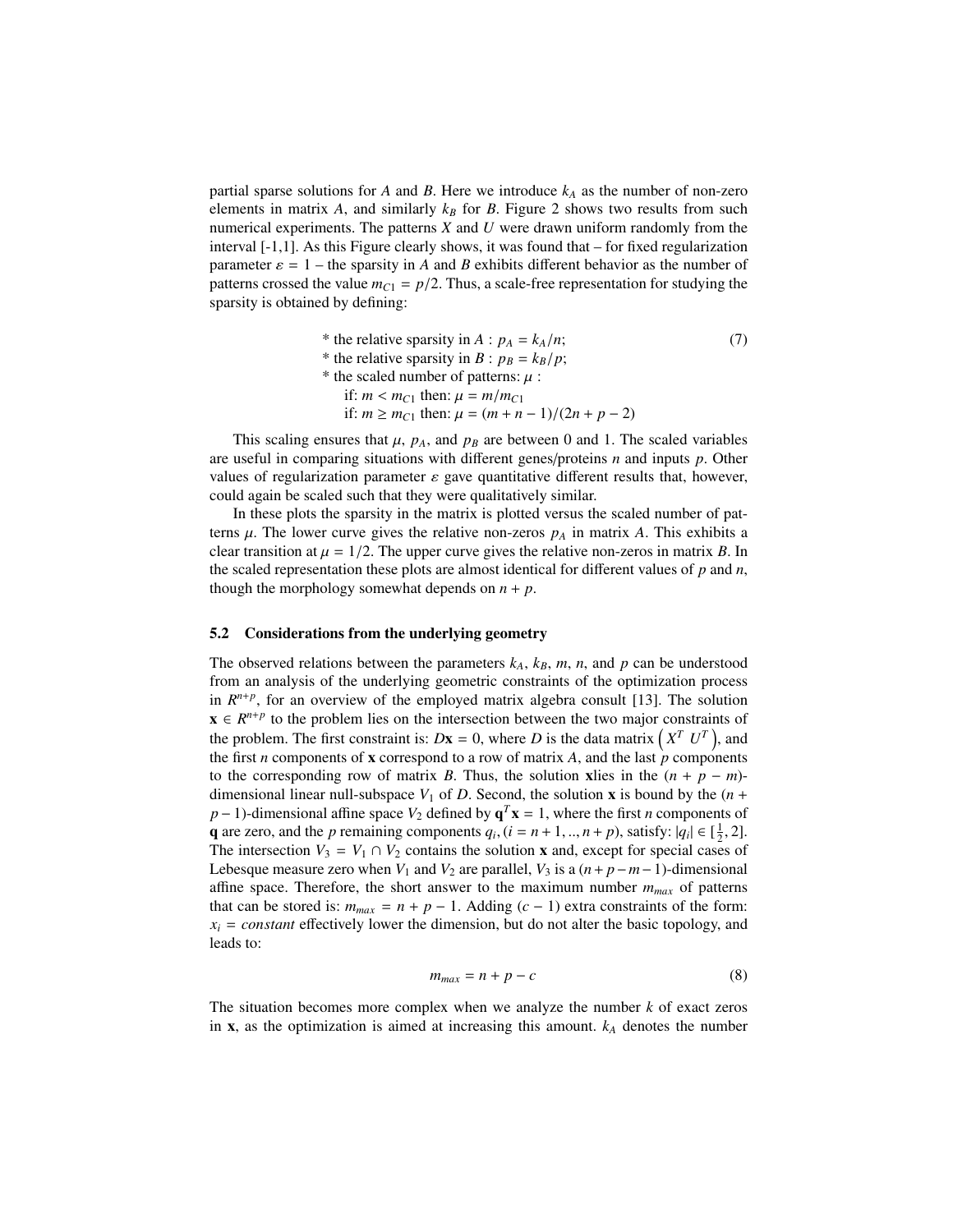

Fig. 2. Plot of the scaled matrix sparsity versus the scaled number of patterns. The solutions of the LP-approach to memory storage in linear networks, exhibit a clear phase transition at *<sup>p</sup>*/<sup>2</sup> patterns. Above a plot for n=100 and p=100, below a plot for n=70 and p=100.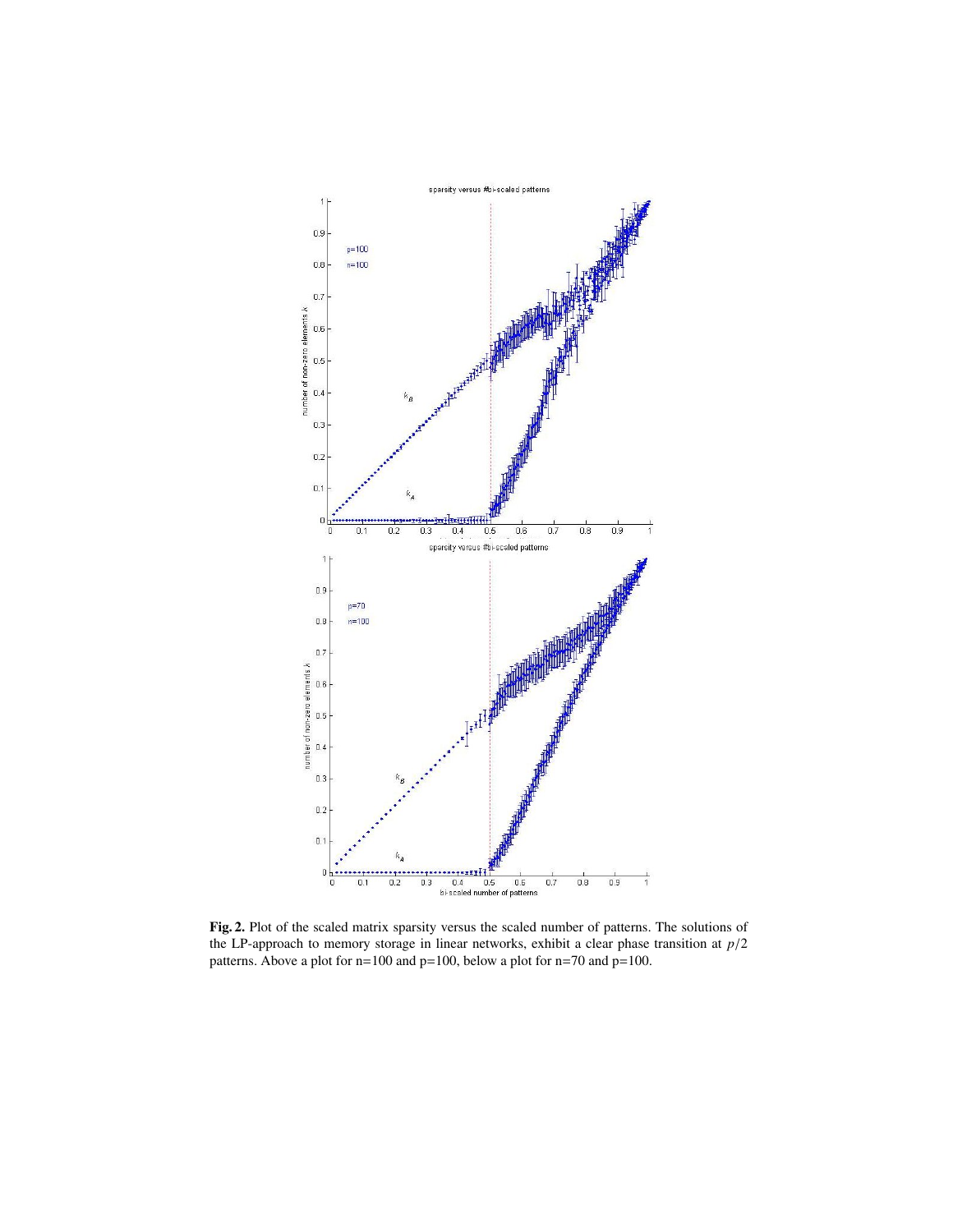of non-zeros in the first *n* components of **x**, and  $k<sub>B</sub>$  in its last *p* components. In this formalism the maximum sparsity in *A* is obtained when  $k_A = 0$ . Here, we step aside the biological complication that this represents a situation without gene-protein-couplings, as the system output is entirely defined by the couplings to the external inputs. For the original equation,  $(X^T U^T)$  $\overline{R}$ *T i T i* row of *A* is zero:  $\alpha_i = 0_{1,n}$ , therefore:  $U^T \beta_i^T = 0$ , meaning that  $\beta_i^T$  lies in the null-<br>space of  $U^T$ . The condition  $k_i = 0$  implies that:  $x_i = x_i = -1$ ,  $x_i = 0$ , which  $= 0$ , the condition  $k_A = 0$  means that the associated space of  $U^T$ . The condition  $k_A = 0$  implies that:  $x_1 = x_2 = \ldots = x_n = 0$ , which defines a *p*-dimensional linear subspace  $V_4$  in  $R^{n+p}$ . The intersection  $V_3 \cap V_4$  contains all fully sparse *A*-solutions that satisfy the two constraints. So, the condition  $k_A = 0$ can be reached whilst  $V_3 \cap V_4 \neq \emptyset$ .  $V_3 \cap V_4$  is defined by  $(m + 1 + n)$  equations with  $(n + p)$  variables that imply an upper bound  $m_A^{up}$  $_{A}^{up}$  for  $k_A = 0$ , namely:  $m_A^{up}$  $_{A}^{up} = p - 1.$ However, as apparent from Figure 3, *k<sup>A</sup>* already abruptly starts deviating from zero at  $m = m_C = p/2 < m_A^{up}$ <br>process favors another  $A^{\mu}$ . Though in that case  $V_3 \cap V_4$  is not-empty, the *L*<sub>1</sub>-optimization process favors another solution with a *smaller* value of the *L*1-norm of matrix *A* – but an unsolicited *larger* value for the number of non-zeros  $k_A$ . Finding a solution with  $k_A = 0$ results in solving the linear equation:  $Zx = z$ , with:

$$
Z = \begin{pmatrix} D \\ \mathbf{q}^T \\ I_n & 0_{n,p} \end{pmatrix}, \mathbf{z} = \begin{pmatrix} 0_{m,1} \\ 1 \\ 0_{n,1} \end{pmatrix}
$$
 (9)

This system has a consistent solution when z is a vector in the column space of *Z*. If this is not the case, the affine solution space *S* can be described implicitly as the solution of the consistent linear system of equations  $Zx = z_{proj}$ , where the vector  $z_{proj}$  denotes the orthogonal projection of z onto the column space of *Z*. An explicit description of *S* follows from computing the solution space of the system  $Zx = z_{proj}$ , which can be achieved in a numerically reliable way by employing SVD or QR-decomposition. Thus, *S* can be formally written as:  $\hat{\mathbf{x}} = N(Z)\xi + Z^+ \mathbf{z}$ , where  $N(Z)$  is the *n*×dim(null(*Z*)) matrix whose columns consist of the of the basis of the dim(null(*Z*)) dimensional null-space whose columns consist of the of the basis of the  $dim(null(Z))$ -dimensional null-space of *Z*, and *Z*<sup>+</sup> is the pseudo-inverse of *Z*.  $\xi$  is a dim(null(*Z*))-dimensional vector that parameterizes *S*. The support vector  $7^+$ **z** may indeed have a lower *k*, than the solution parameterizes S. The support vector  $Z^+$ **z** may indeed have a lower  $k_A$  than the solution x <sup>∗</sup> of the LP, as visible in Figure 3. This is an artifact of the *L*1-minimization process that can favor a smaller value of the absolute value of a non-zero component rather than a smaller value of  $k_A$ . Hence, in general: *criterion*( $\mathbf{x}^*$ ) =  $||\alpha^*||_1 + \varepsilon ||\beta^*||_1 < ||\hat{\alpha}||_1 + \varepsilon ||\hat{\beta}||_1 =$ <br>*criterion*( $\hat{\mathbf{x}}$ ) *criterion*( $\hat{\mathbf{x}}$ ).

In the general case, when  $k_A > 0$ , the subset in  $V_3$  that contains exactly  $k_A$  nonzeros in the first *n* and  $k_B$  non-zeros in the last *p* coordinates of **x**, is defined by  $V_3$ , the  $(n + p - k_A)$ -dimensional linear subspace with  $k_A$  non-zeros in the first *n* coordinates of **x**, and the  $(n + p - k_B)$ -dimensional linear subspace with  $k_B$  non-zeros in the last *p* coordinates of **x**. There are respectively  $\begin{pmatrix} n \\ n \end{pmatrix}$ *n* − *k<sup>A</sup>*  $\int$  and  $\int$   $\int$ <sup>p</sup> *p* − *k<sup>B</sup>* ! possible combinations of the form  $x_i = 0$  to realize such equations. This defines  $(m + 1 + n - k_A + p - k_B)$ equations with  $(n + p)$  variables that, thus, in general this has a solution if:

$$
k_A + k_B \ge m + 1 \tag{10}
$$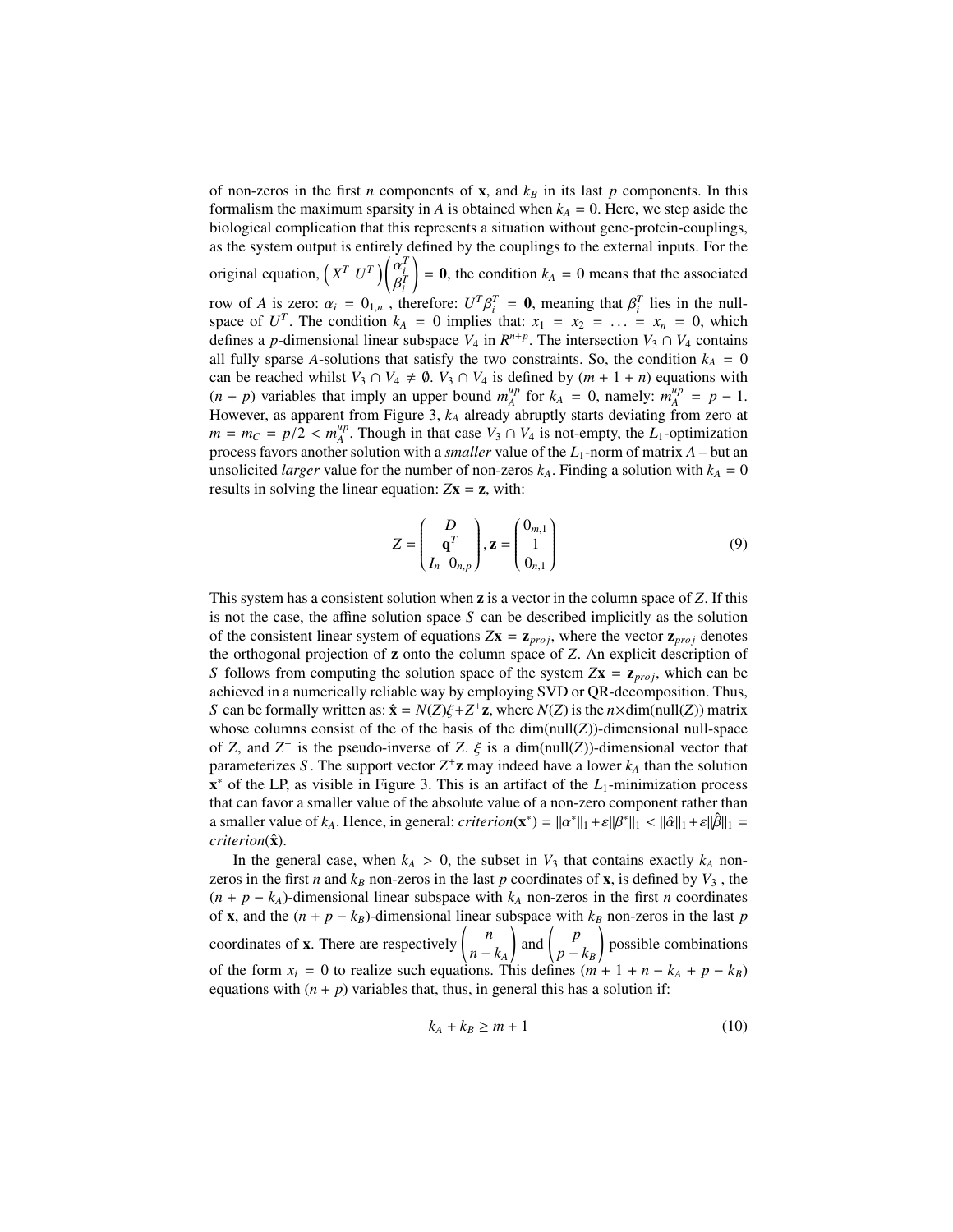

Fig. 3. Comparison of LP-solution (tilted line) and the algebraic solution (step function). m varies between 1 and n+p-1 = 149. At m = p - 1 = 49 the algebraic solution suddenly jumps from 100% to 0% sparsity of A, while the LP-solution exhibits a 1st order phase transition at m =  $p/2 = 25$ .

This relation is indeed found empirically as shown in Figure 4 where *<sup>k</sup><sup>B</sup>*/*<sup>m</sup>* is plot against  $k_A/m$ . The location of the critical value of the phase transition  $m_c/p = 1/2$  is a function of the regularization parameter  $\varepsilon$ .



Fig. 4. The plot of  $k_B/m$  versus  $k_A/m$  exhibits the relation:  $k_B/m + k_A/m = 1$ .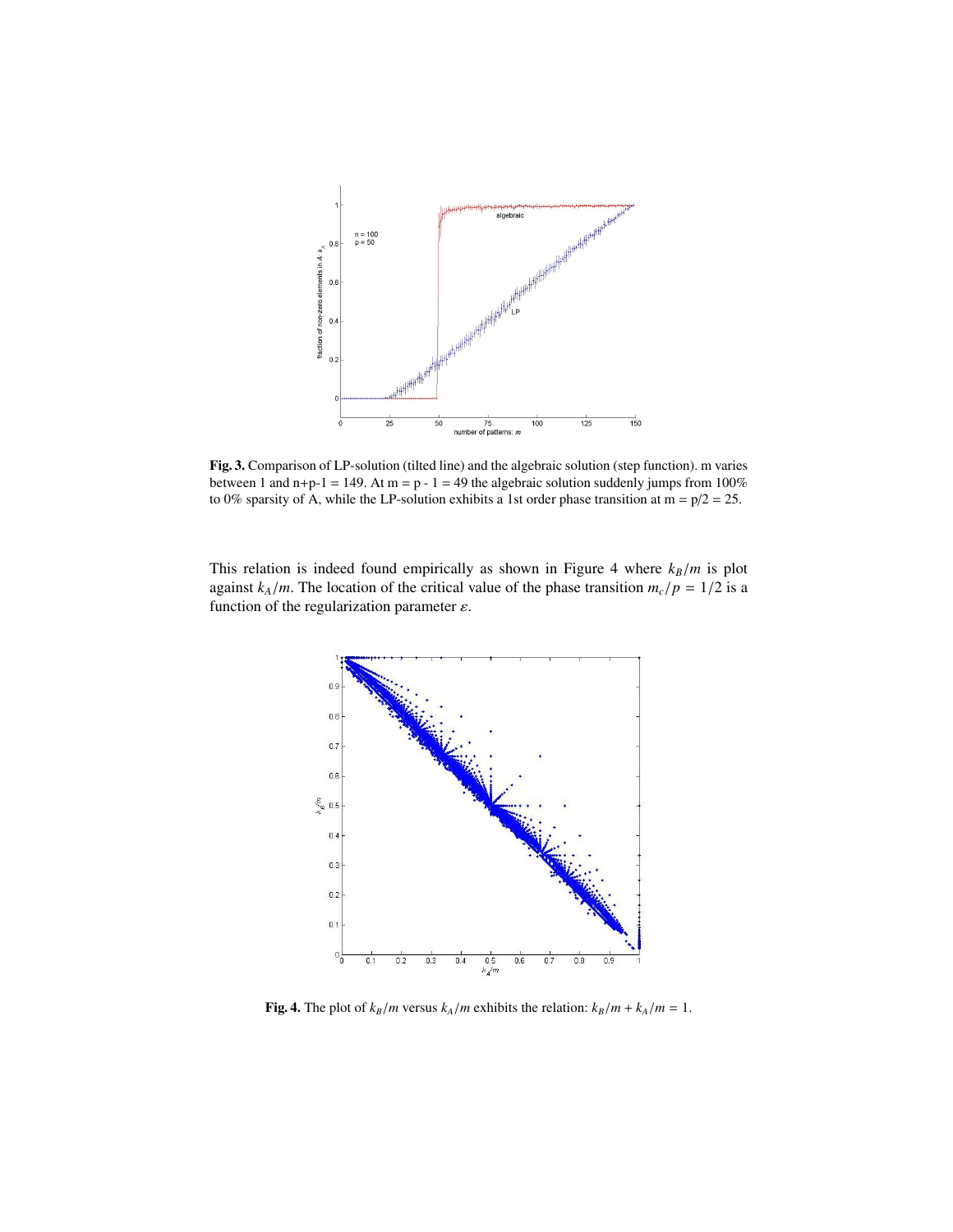## 6 Phase transitions in the matrix sparsity define distinct learning strategies

Using the scale-free definitions 7, different experimental settings can be straightforwardly compared. In Figure 6 the smoothed plot for the relative sparsities  $p_A = k_A/n$  and  $p_B = k_B/p$  versus the scaled number of patterns  $\mu$  is depicted for  $n = 100$  genes/proteins, and  $p = 100$  inputs, averaged over 10116 measurements. Again, all results are shown for fixed regularization parameter  $\varepsilon = 1$ . This plot exhibits the typical characteristics representative for all the networks in our context. Firstly, the behavior of  $p_A$  for  $\mu_{C1} = 0.50 \pm 0.01 \approx 1/2$  changes abruptly from constant zero to a near linear increase. Secondly, the characteristic plateau visible in  $p_B$  for  $\mu_{C2} = 0.67 \pm 0.05 \approx 2/3$  is not an artefact due to noisy measurements or processing deficiencies, but is present in all such graphs. Next, inspection of Figure 6 and numerical analysis show that both graphs converge to the line  $p_{A,B} = (1.51 \pm 0.14)\mu - (0.51 \pm 0.13) \approx (3\mu - 1)/2$ . Finally, for  $\mu > 1$  the system of (independent) inequalities becomes inconsistent and therefore has no solution.

This graph therefore shows three different types of storing behavior separated by phase transitions. The presence of phase transitions in the storage of information in linear random sparse networks is reminiscent of the situation for the propagation of information through these networks.

It is well known that sparse networks under certain conditions exhibit phase transitions. Starting from a sparse regular network, the gradual addition of random links reduces the direct path between any pair of vertices in the network from being very long to being very short. This change is achieved abruptly as a phase transition to a "small-world" network, characterized by short overall path lengths, small overall connectivity, high information processing time, and high local clustering, see: Watts and Strogatz [6], Barabasi et al. [1], Newman [23], and Schäfer [30]. This phase transition occurs at a critical threshold  $p<sub>C</sub>$  for the probability of rewiring a given connection in the network. The system then changes abruptly from slow to fast information processing. The numbers  $k_A$  and  $k_B$  of non-zero elements in our random networks can be related to this rewiring probability, as the probability that a connection between two genes/proteins exists equals  $p_A = k_A/n$ , and the probability that a connection between a gene/protein and a certain input exists equals  $p_B = k_B/p$ . There are combinatorial many possibilities to realize this condition, that peak for  $k_A = n/2$ ,  $k_B = p/2$ .

#### 6.1 Entropy

The wiring-probabilities  $p_A$  and  $p_B$  quantify the information that is stored in the system matrices *A* and *B*. A convenient measure for this information is the information entropy *S*. The entropy  $S_{tot}$  measures the total number  $\Omega_{AB}$  of networks  $\{A, B\}$  consistent with  $k_A$  non-zeros in *A* and  $k_B$  non-zeros in *B* as:  $S_{tot} = \ln \Omega_{AB}$ . The entropy therefore relates to the probability of finding the specific network {*A*, *<sup>B</sup>*} by pure chance alone: a *high* entropy *S* means a *low* probability for finding this specific network, that therefore represents a *high* amount of information. In the context of the network rewiring probability *p*, the entropy is expressed as: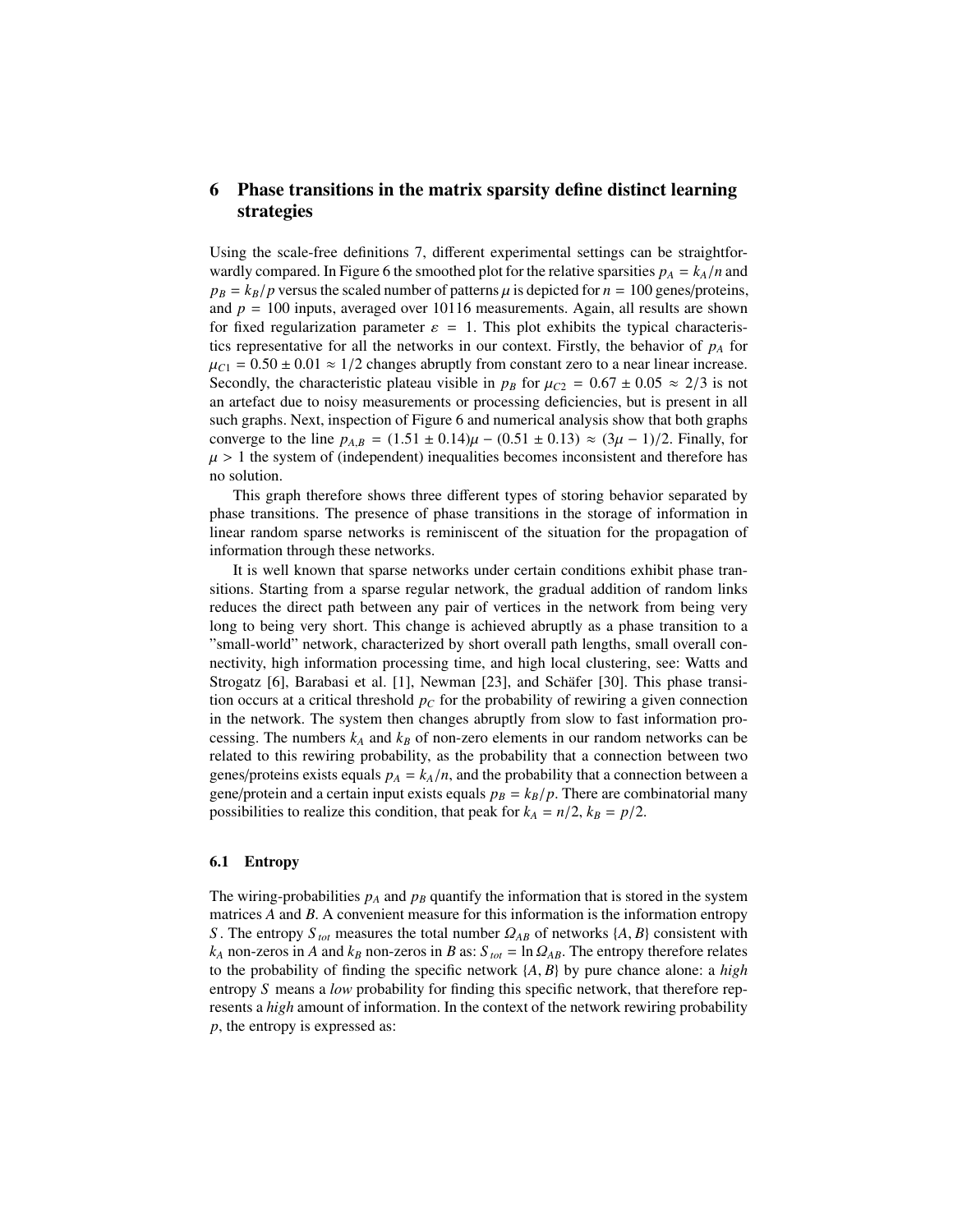

**Fig. 5.** The connectivity probabilities  $p_A = k_A/n$  and  $p_B = k_B/p$  for  $n = 100$ ,  $p = 100$ , and  $C = 0$ , averaged over 10116 measurements, versus the scaled number of patterns  $\mu$ . This indicates three major regions I, II, and III, where the network memory behaves different. The transitions occur for the scaled  $\mu = 1/2$  for the transition I to II, and  $\mu \approx 2/3$  for II to III. In the final phase of region III both probabilities converge to  $p = (3\mu - 1)/2$ .

$$
S(p) = -p \ln p - (1 - p) \ln(1 - p) \tag{11}
$$

For network  $\{A, B\}$  therefore:  $S_{tot} = S(p_A) + S(p_B)$ . Relevant to understanding the maximum memory capacity of a network {*A*, *<sup>B</sup>*} is the gain of information when *one* pattern is add to the network. This is expressed by the entropy increase ∂*S*/∂*m*:

$$
\frac{\partial S}{\partial m} = -\left(\frac{\partial p}{\partial m}\right) \ln \left(\frac{p}{1-p}\right) \tag{12}
$$

This quantity depends on the rate of change of the connection probabilities  $p_{A,B}(m)$  as function of the number of patterns *m* stored in the network, and their fluxes  $\partial p_A/\partial m$ and  $\partial p_B/\partial m$  – all relating to Figure 6. In Figure 6.1 these quantities are shown for  $n = 100$ ,  $p = 30$ , based on 1180 observations. The total entropy  $S_{tot}$  increases moderately for small *m* until a sudden change at  $\mu = 1/2$ , subsequently exhibits an optimum around  $\mu = 2/3$ , and finally decreases monotonously to zero. Consequently, the entropy increase  $\partial S/\partial m$  increases slightly for small  $\mu$ , peaks at  $\mu = 1/2$ , and then slowly but constantly decreases while crossing zero at  $\mu \approx 2/3$ . It is remarkable that these changes happen around the same values for  $\mu$  as those evident in Figure 5. With the similarities in these Figures it is thus possible to classify the network pattern memory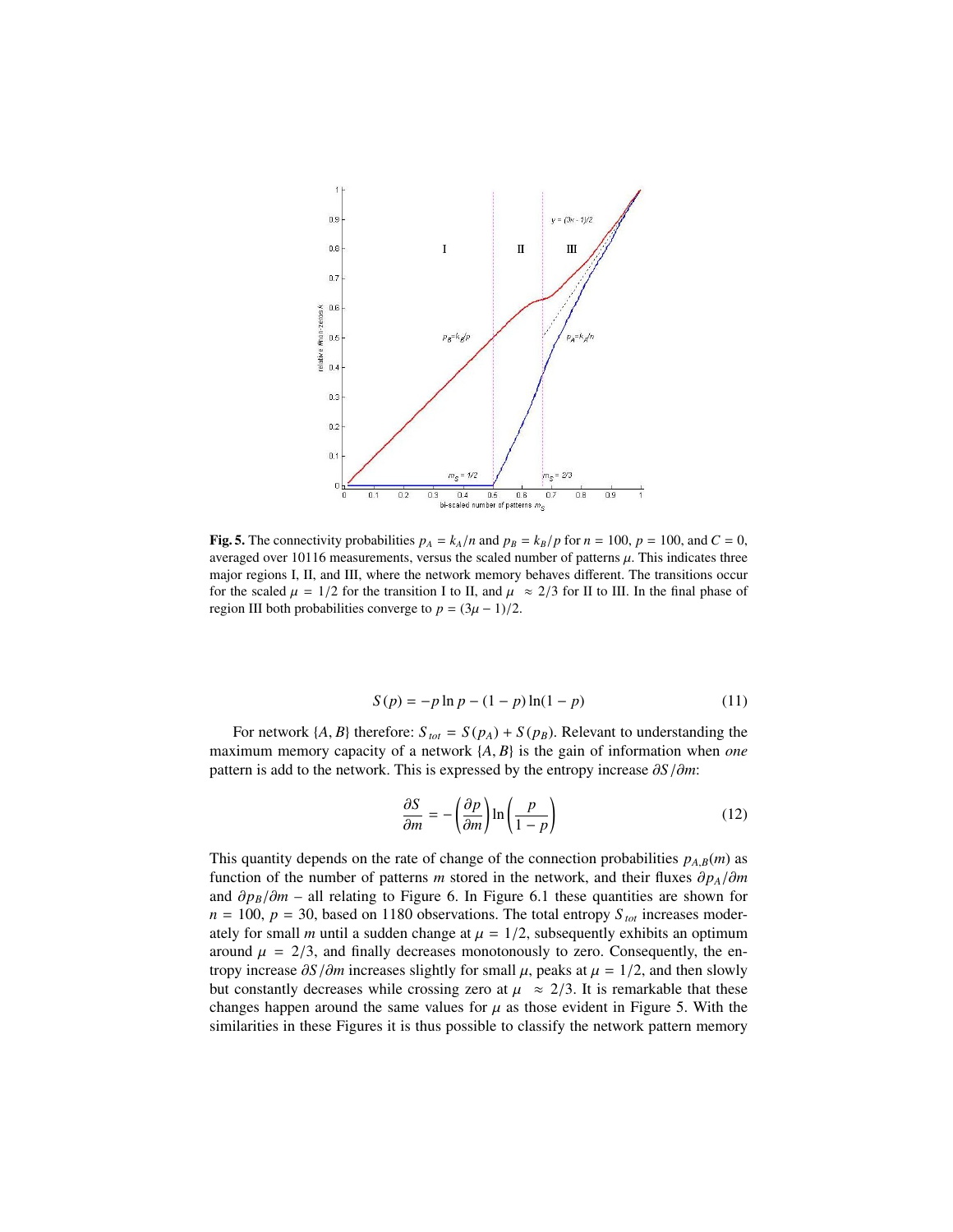in three distinctive regions separated by phase transitions. Each region is characterized by its typical learning strategy.

Region I is defined as  $m < p/2$ , so for a relative small numbers of patterns. In this region all information is stored exclusively in the input-output matrix *B* and none in *A*. Thus, the system has 'solved' the learning problem by directly wiring the input to the output. Consequently, there are no direct interactions required between the genes and proteins to act to this stimulus. In this region the relations of  $k_A$  and  $k_B$  to  $m$  are essentially linear.

At the first critical point  $\mu_{C1} = 1/2$ , there is an explicit second order continuous phase transition to region II, clearly visible in the behavior of  $k_A$  and  $k_B$ . Here, it is evident that the derivatives of  $k_A$  and  $k_B$  to  $\mu$  are discontinuous. In region II the information is stored in both matrices, however increasingly in matrix  $A$  as  $\mu$  increases. Matrix  $B$ levels off to a plateau around  $\mu = 2/3$ . In this region, the relations of  $k_A$  and  $k_B$  to *m* are essentially not linear, as most notably in *kB*.

With increasing *m*, there is an order transition to region III at the second critical point  $\mu_{C2} = 2/3$ , that is best visible in the plots of  $k_B$  and  $\partial S/\partial m$  versus  $\mu$ . This transition is located at the plateau in the plot of  $k_B$ , and at the zero-intersection in the plot of ∂*S*/∂*m*. In region III there is no clear preference for storing information in either *<sup>A</sup>* or *B* as matrix *B* moves away from its plateau. Both matrices are now almost entirely full - i.e. without any zeros. In this region the plots of  $p_A$  and  $p_B$  versus  $\mu$  become increasingly identical, so:  $\partial p_B/\partial p_A$  → 1, as evident in Figure 6. It is difficult to determine whether the derivatives ∂*k<sup>A</sup>*/∂*<sup>m</sup>* and ∂*k<sup>B</sup>*/∂*<sup>m</sup>* are truly discontinuous at this transition, so to determine whether this is a true second order phase transition. This is because of the effect of finite size that tends to make all relations appear continuous.

Finally, the maximum memory storage is reached at  $\mu = 1$ , or  $m = n + p - c$ . At this instant the system of inequalities becomes inconsistent and there are no solutions to this over-determined system. In this sense, this could be named the fourth region, where the organism can not learn new patterns, and is therefore forced to extend its networks *A* and/or *B* by creating new genes and/or proteins that respond to the new input pattern.

The transitions between these regions can in each case be interpreted as an orderdisorder transition. As in region I all information is stored in *B*, this represents the highest 'order'. In region II the information is preferably stored in A. In region III there is no clear preference for *A* or *B*, so this represents the highest 'disorder'.

A typical second order phase transition exhibits a well-defined peak in the fluctuation of the energy near the critical point. The most obvious candidate for energy in our context is the criterion function in LP1:  $E_1 = ||A||_1 + \varepsilon||B||_1$ . This quantity behaves very flat over the scope of  $m$ , only exponentially growing near the end, i.e. as  $\mu$  approaches 1. It does not show any peaks related to the phase transitions. But as we originally are interested in the number of zeros in these matrices, the function  $E_0 = ||A||_0 + \varepsilon ||B||_0 = k_A + \varepsilon k_B$ seems like a good approximation, where  $\|.\|_0$  denotes the number of exact zeros. As visible in Figure 6.1b, this quantity indeed shows a strong and broad peak in its fluctuation near  $\mu = 1/2$  that relates to the main phase transition from area I to II. It also exhibits a very strong but also very narrow peak at the transition II/III that is significant above the noise level. However, it also exhibits other strong and broad peaks, such as near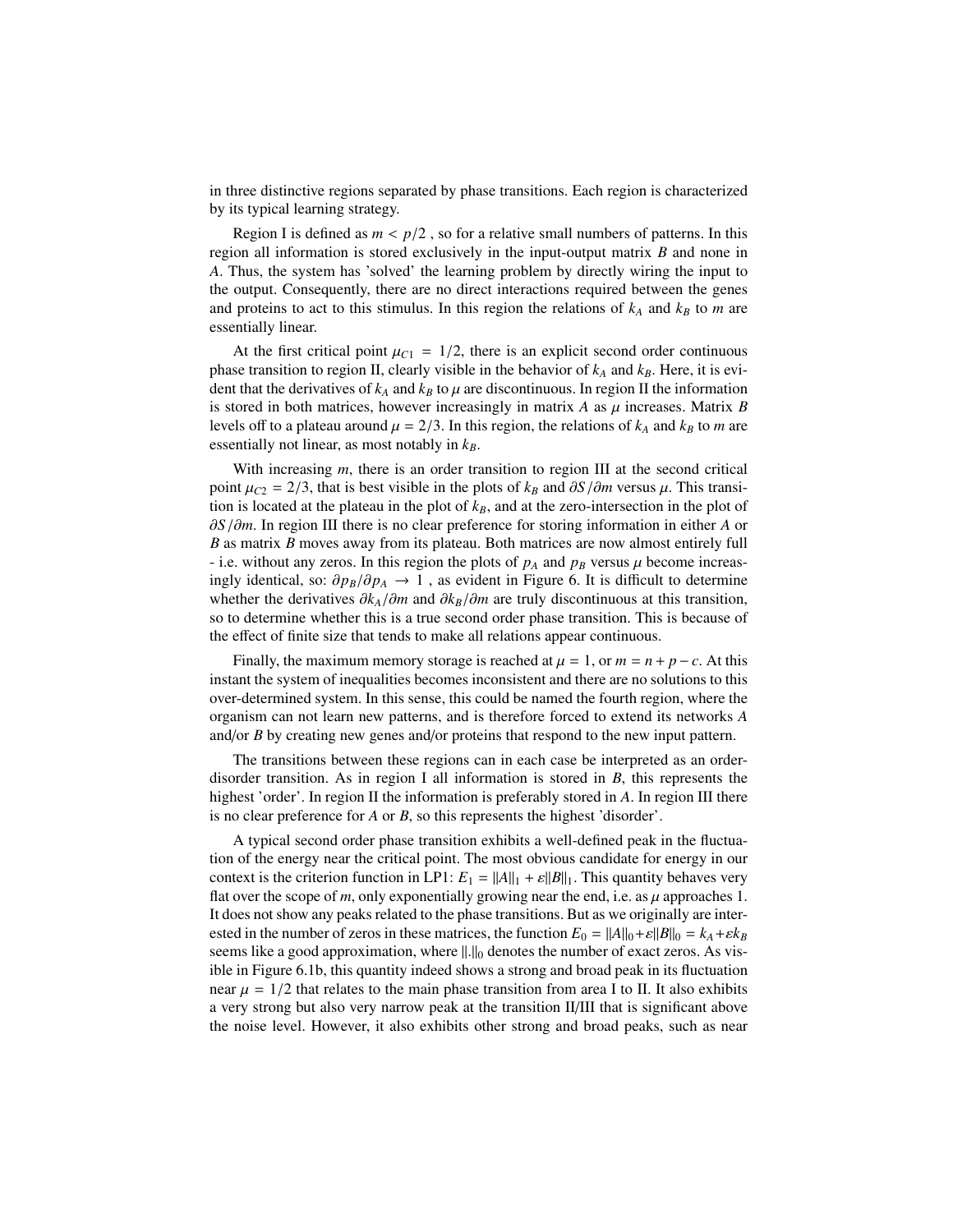

Fig. 6. Above: the entropy *S* versus the number of patterns *m* for  $n = 100$ ,  $p = 30$ ,  $C = 0$  based on 1180 observations Below: the gain in entropy for the same data set.

 $\mu \approx 0.8$  and  $\mu \approx 0.9$ . Therefore, it is not clear which entity serves as energy in these phase transitions.

Figure 6.1a shows that for very small  $p_A$  the fraction  $\partial p_B/\partial p_A$  becomes infinite. This represents the situation in region I where  $p_A$  is fixed to (almost) zero. For values near  $p_A = 1$  the fraction  $\partial p_B / \partial p_A$  equals 1. This represents region III, so here  $p_B \approx$ *p<sub>A</sub>*. The central plateau in this graph fits very well with  $p_B \approx (p_B + 1)/2$ , and this is representative for region II.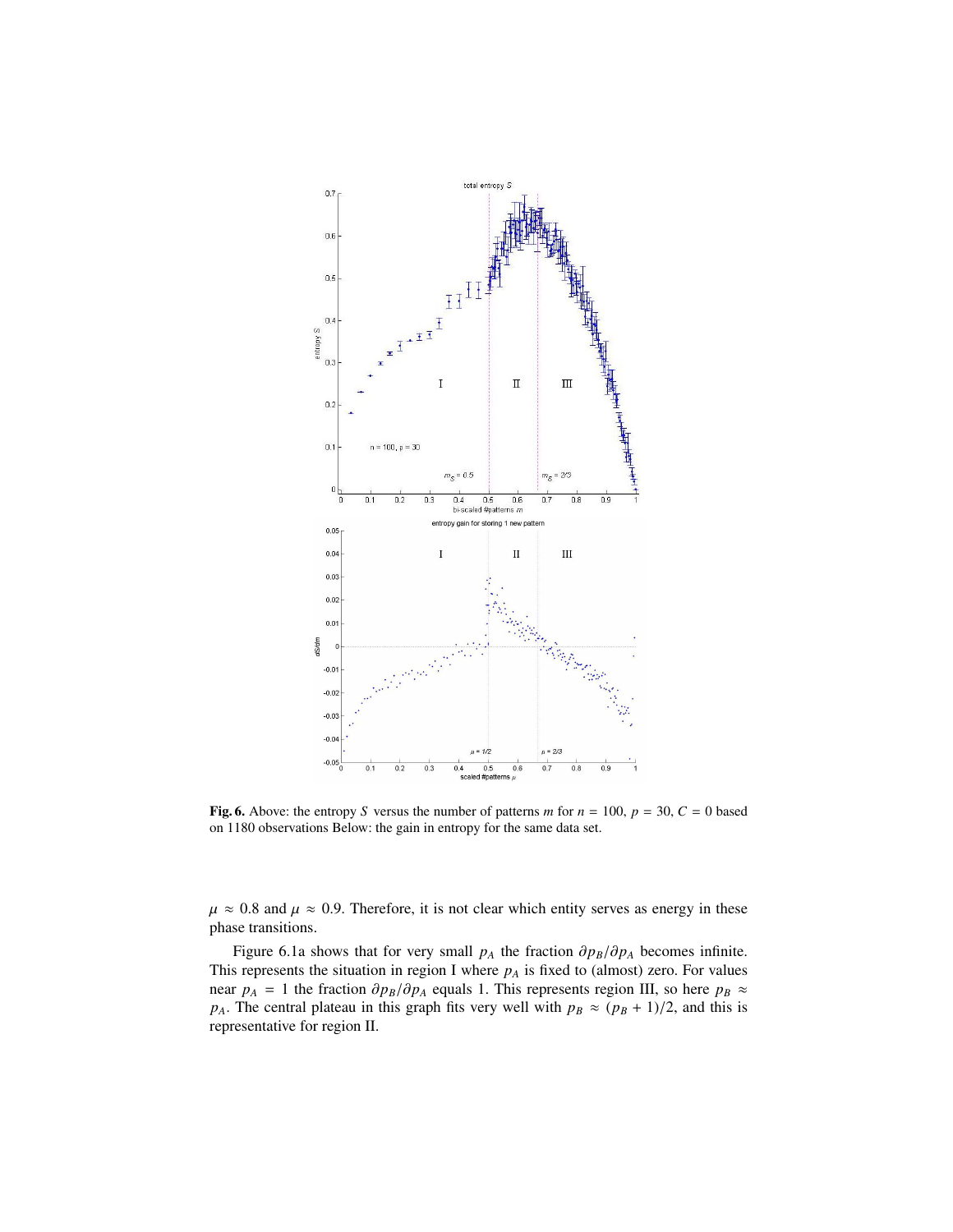

Fig. 7. Above: the relation of the relative sparsity  $p_A = k_A/n$  in the gene-gene network and the relative sparsity in the input-gene connections  $p_B = k_B/p$ . This graph is averaged over 10K measurements. Below: fluctuations in the 'energy' indicate phase transitions. Here the number of zeros in the system matrices:  $E_0 = k_A + \varepsilon * k_B$  acts as energy function, plotted versus the number of patterns *m*.

These conclusions are valid for the entire range of *<sup>n</sup>*/*<sup>p</sup>* stretching from 0.05 to 20, as investigated in this study. Furthermore, the cut-off point  $\mu$  depends strongly on the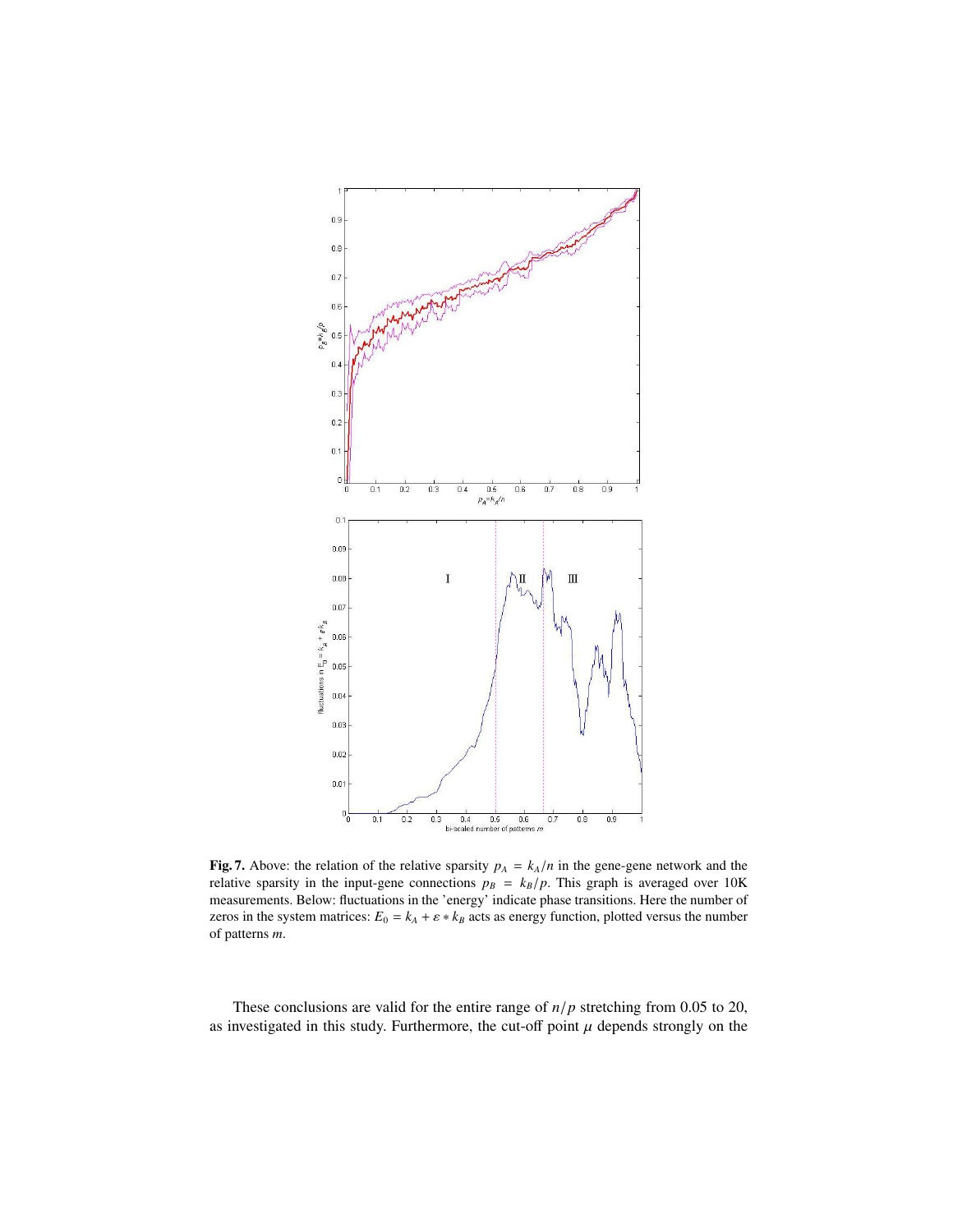regularization parameter  $\varepsilon$ . As indicated before, in all experiments presented here the value  $\varepsilon = 1$  was used, resulting in the critical point for the I/II transition  $\mu_{C1} = 1/2$ .

#### 6.2 Influence of the extra constraints

In LP1, i.e. equation 6, explicit constraints in the form:  $x_i = constant(i), i = 1, 2, \ldots, C$ were add to avoid the matrices *A* and *B* from becoming equal to zero. This addition, however, has little impact on the behavior of the system. With an increasing number *C* of such constraints the phase transition at  $m_c$  disappears, until at  $C = n^2 + np$  all values of *A* and *B* are specified by the constraints. Also, with an increasing number of constraints *C* the morphology to the right of *m<sup>c</sup>* gradually flattens, causing the disappearance of the transition II/III, as evident in Figure 6.2, containing  $C = 10$  constraints.



Fig. 8. The connectivity probabilities  $k_A/n$  and  $k_B/p$  for  $n=100$  and  $p=100$ , with  $C = 10$  extra constraints in the form:  $x_i = constant$ . This also exhibits the strong phase transition at  $m_c$ . Right to this value, the morphology however is flatter than for less extra constraints.

For  $C = 0$  and  $\mu$  below  $\mu_{C1}$ , the solution to LP1 yields the matrix  $A = 0$  as solution. Thus, besides the desired patterns  $(x^*, u^*)$  there are many other unsolicited equilibria,<br>as all  $(x, u^*)$  are also valid solutions because  $Ax^* = Ay = 0$ . This condition allows all as all  $(y, u^*)$  are also valid solutions because  $Ax^* = Ay = 0$ . This condition allows all<br>possible values for the genes and proteins, because the input  $u^*$  is directly coupled the possible values for the genes and proteins, because the input  $u^*$  is directly coupled the desired equilibrium  $x^*$ . The genes are simply not involved, and the system is a chemical buffer that has evolutionary learned to counter the important stimulus 'impulsively'.

However, right to the critical point  $\mu_{C1}$  an increasing number of components of *A* and *B* become non-zero. Therefore it is *not* necessary to impose the extra constraints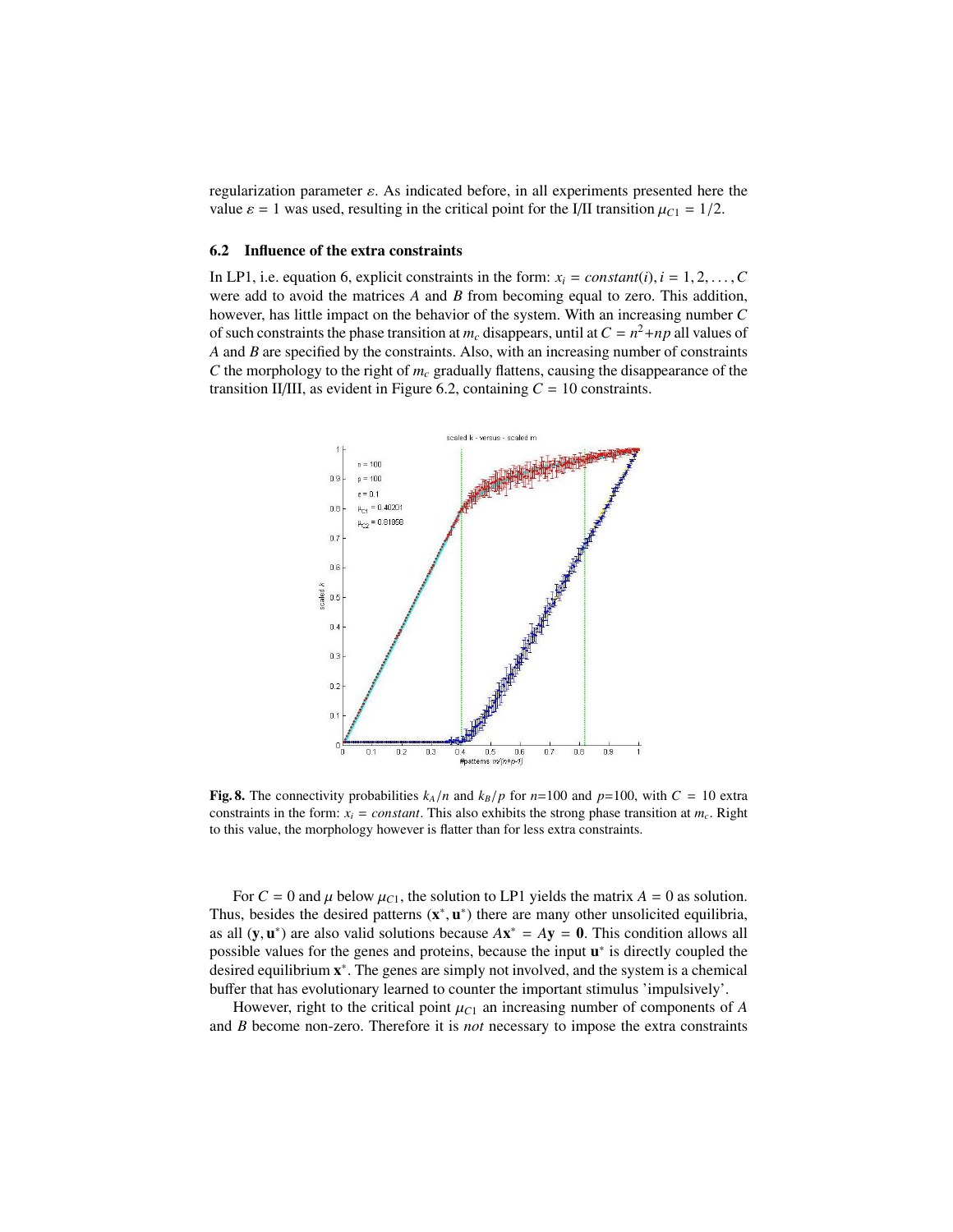on LP1: it does not change the behavior of  $p_A$  and  $p_B$  below  $\mu_{C1}$  (except a vertical translation), and above  $\mu_{C1}$  there are sufficient non-zeros in both schemes anyway. Biologically, this means that here the genes and proteins are involved in selecting the equilibrium. The network processes the input information, and then 'decides' – computes – the best system response  $x^*$ .

### 7 Stability of the stored patterns

To study the stability of the patterns, a set of  $m = 64$  linearly independent patterns was created, and offered to a system with  $n = 100$  nodes – i.e. genes/proteins – and  $p = 6$  inputs, so the vector **x** contains 106 elements.  $C = 1$  extra constraint was used:  $x_1 \le -1/3$ . The associated input  $\mathbf{u}_i$  consists of the 6-bit coding of the indexnumber  $i \in \{1, ..., 64 = 2^6\}$  of the pattern  $\mathbf{m}_i$ . Numerical experiments were per-



Fig. 9. Dynamical behavior of a network which has 'learned' to respond with a system state  $x_1$ to an input  $\mathbf{u}_1$ . This plot shows the evolution of the distance of the actual system state  $\mathbf{x}(t)$  to the target system state  $x_1$ , when an input **u** is created a distance *r* away from the input  $\mathbf{u}_1$ . In one case the system apparently converges to a mixed pattern between the target patterns.

formed such that a given input  $\mathbf{u}_i$  was offered to the system in a random equilibrium state  $x_0$ . The subsequent convergence relative to the pattern  $x_i$  is studied as function of the distance between  $x_0$  and  $x_i$ . This is performed by computing the evolution of  $\mathbf{x}(t)$  using:  $\dot{\mathbf{x}} = A\mathbf{x} + B\mathbf{u}_i$ , and  $\mathbf{x}(0) = \mathbf{x}_0$ . Numerical analysis shows that *A* only has negative eigen-values. However, the largest eigen-value is just below zero: max(eigenvalues(*A*))  $\approx 10^{-11}$ . Consequently, the state vector **x**(*t*) will converge, but not necessarily to the pattern  $\mathbf{x}_i$  associated to the input  $\mathbf{u}_i$ . If the distance between  $\mathbf{x}_0$  and  $x_i$  becomes too large, namely in the order of the distance between the patterns themselves, it is likely that the state vector converges to a mixed state somewhere between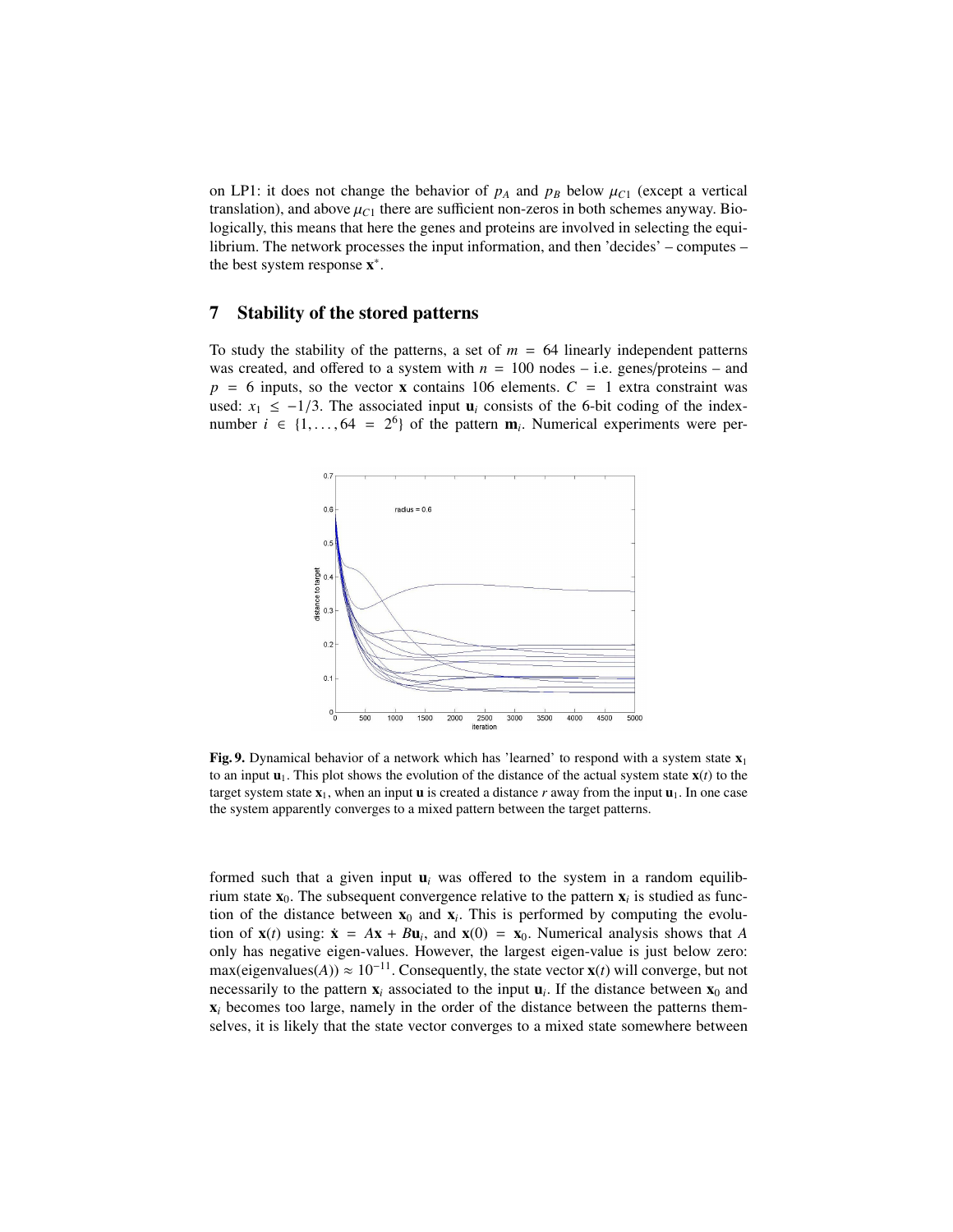the patterns. Figure 9 indicates that the end result when offered input  $\mathbf{u}_2$  to a system in equilibrium  $\mathbf{x} = \mathbf{x}_1$  may converge to a state other than the target pattern  $\mathbf{x}_2$ . Obviously it has converged to a mixed state somewhere in-between pattern  $x_1$  and pattern  $x_2$ . Figure 9 shows the evolution of the distance to pattern  $x_1$  if a random pattern is created within an Euclidean distance  $r = 0.6$  from pattern  $x_1$ . This Figure shows that most random patterns converge to a state near pattern  $x_1$ , so close that it is practically identical.

#### 8 Discussion and conclusions

In this paper we discussed the characteristics of the genetic/proteomic memory of simple linear and sparse random networks. It is found that a linear time-invariant state space formulation provides a comprehensible and transparent model that is accessible to numerical and mathematical analysis. Even this simple model exhibits a range of complex behaviors for storing input-output patterns in a sparse representation. Most important is the fact that the storage of both dynamical and static patterns in sparse networks exhibit distinct phase transitions. In the case of static input-output memory there are two second-order continuous phase transitions. These transitions occur for a number of patterns that equals  $m_{C1} = p/2$ , and  $m_{C2} = n/3 + 2p/3 - 1/3$  respectively, or in scaled coordinates respectively for  $\mu_{C1} = 1/2$ , and  $\mu_{C2} = 2/3$ . These transitions divide the learning in three distinct regions. In the first region where  $m < m<sub>C1</sub>$  all information is exclusively stored in the input-output matrix  $B$ , so that this state represents a high degree of order. In the second region,  $m_{C1} < m < m_{C2}$  the information is stored increasingly in the gene-protein interaction matrix *A*. Finally, for  $m > m_{C2}$  the information is stored evenly in both matrices.

The parameters  $n$ ,  $p$ , and  $\varepsilon$  influence the behavior of the system to different extent. The model is symmetrical in **x** and **u**, as  $A$ **x**+ $B$ **u** = **0**, and the criterion function is:  $||A||_1 +$  $||B||_1$ , as the regularization parameter  $\varepsilon$  was set to 1. However, *n* and *p* have basically different influences on the behavior. Using the scale-transformations 7, it was possible to obtain an almost scale-free representation of the graphs of resulting sparsity versus number of stored patterns. Below the first critical point  $m_{C1}$  the relation is essentially scale-free. However, above this value the morphology of the graph dependents on *n* and *p*, as visible in Figure 2. Especially the plateau near the second critical point  $\mu_{C2}$ becomes better visible for higher *p*. Moreover, the first critical point itself is found to occur at *<sup>p</sup>*/2, and is therefore independent of *<sup>n</sup>*.

In this study, we considered only linearly independent patterns. However, real geneprotein networks are often considered to be modular. In this case, different sub-patterns may combine to give the global pattern. Therefore the global patterns are not necessarily linearly independent, but can be constructed from a set of linearly independent subpatterns.

As an example of a practical application we consider the olfactory system, see: [44]. In mammals, the odorant receptors are transmembrane molecules, synthesized by the largest gene family with approximately 1000 gene members, capable of recognizing some 10,000 different odors. In this case, we might assign the number of possible patterns *m* to about 10K. The number of inputs *p* is here about 1000, as there are about 1000 functional odor receptors. The model parameter *n* here is the number of genes, RNAs,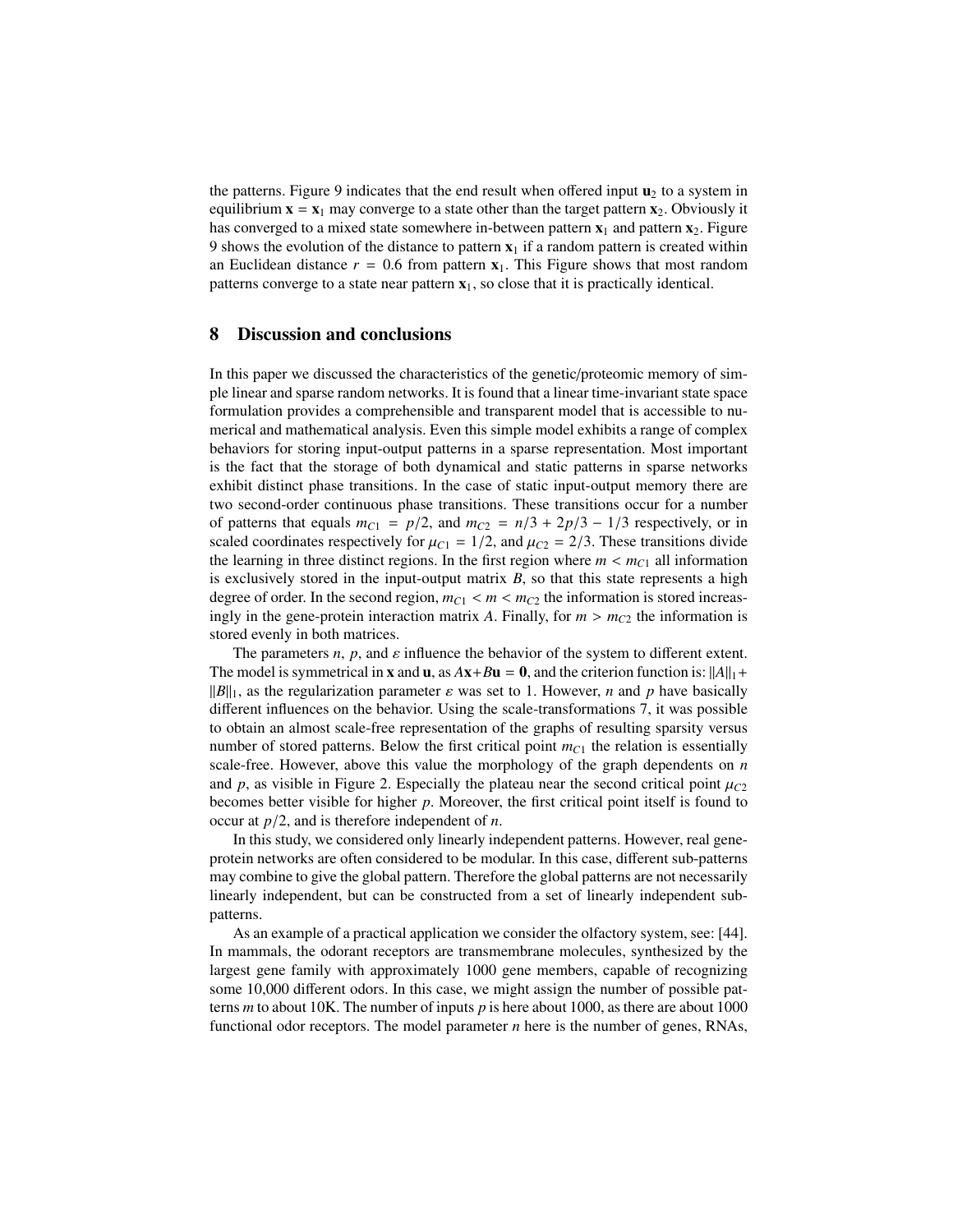and proteins involved in the odor-receptor signalling pathway. From a database search in EMBL/GenBank for the ontology of this receptor protein signaling pathway indicates that there at least 2000 of such proteins known. So, *n* here is at least: 1000 genes + 1000 tRNAs + 2000 signal molecules + 1000 receptor molecules, so at least several thousand, say  $n \approx 5000$ . So, for the odor receptor pathway,  $n \approx 5000$ ,  $p \approx 1000$ , and  $m \approx 10,000$ . The minimum number  $(n + p)_{min}$  of genes/proteins and inputs necessary to 'learn' *m* patterns in a sparse setting equals:  $(n + p)_{min} \approx \log m$ , see [43, 27]. Estimating the constant in this relation roughly based on this work, we find:  $(n+p)_{min} = 50 * log m = 400$ . So:  $n + p = 6000 \gg (n + p)_{min}$ . In a non-sparse setting, there are *m* equations with about  $n^2 + np$  free parameters, so non-sparse  $m_{max} = n^2 + np \approx 3.10^7$ , which is considerable<br>larger than the 10,000 oder patterns. In both settings, there seems to be an enormous larger than the 10,000 odor patterns. In both settings, there seems to be an enormous overkill of pattern memory in the odor receptor network. These are very rough estimates.

As a final point, the stability of the thus stored patterns was examined. It was found that the patterns are stable, each pattern having a well-defined basin of attraction. However, the size of these basins vary with the number of stored patterns, which is intuitively clear as the available space remains the same, so the space-per-patterns decreases. However, even close to the patterns there are paths to mixed states in which some patterns are "confused".

These simple experiments hint to some characteristics to be expected for memory storage in more realistic gene-protein networks. Firstly, memory storage can be understood as fixing the free model parameters such that a presented input matches with the desired output. In the natural world this learning process is performed by the actions of biological evolution. Secondly, also in real biological information networks it is possible to directly couple the input to the output without altering the gene-protein interactions. This creates an "instinctive" reaction to the presented input, that only indirectly alters the states of the genes and proteins. This also includes epigenetic memory storage, as it can be understood as a specific state vector of the proteome without regard to the states of the genome. Thirdly, realistic networks potentially may exhibit phase transitions as the number of stored patterns grows. These transitions can divide the storage process in distinct regions with its own learning strategy. Finally, even in real biological networks this has lead to predominantly stable patterns, just as in the context of the simple networks studied here.

The authors wish to thank the anonymous reviewers for their thorough and inspired review of the text. This research was partly supported by the EU-project FP6 project 013569 NiSIS (Nature-inspired Smart Information Systems).

### References

- 1. Barabasi A.L., Reka A., Emergence of scaling in random networks, *Science*, 286:509-512, 1999.
- 2. Bishop C.M., Neural Networks for Pattern Recognition, Oxford University Press, 1995.
- 3. Bower J.M., Bolouri H.(Editors), Computational Modeling of Genetic and Biochemical Networks, *MIT Press*, 2001.
- 4. D'haeseleer P., Liang S., Somogyi R., Genetic Network Inference: From Co-Expression Clustering to Reverse Engineering, *Bioinformatics*, vol. 16, no. 8, 2000, pp. 707–726.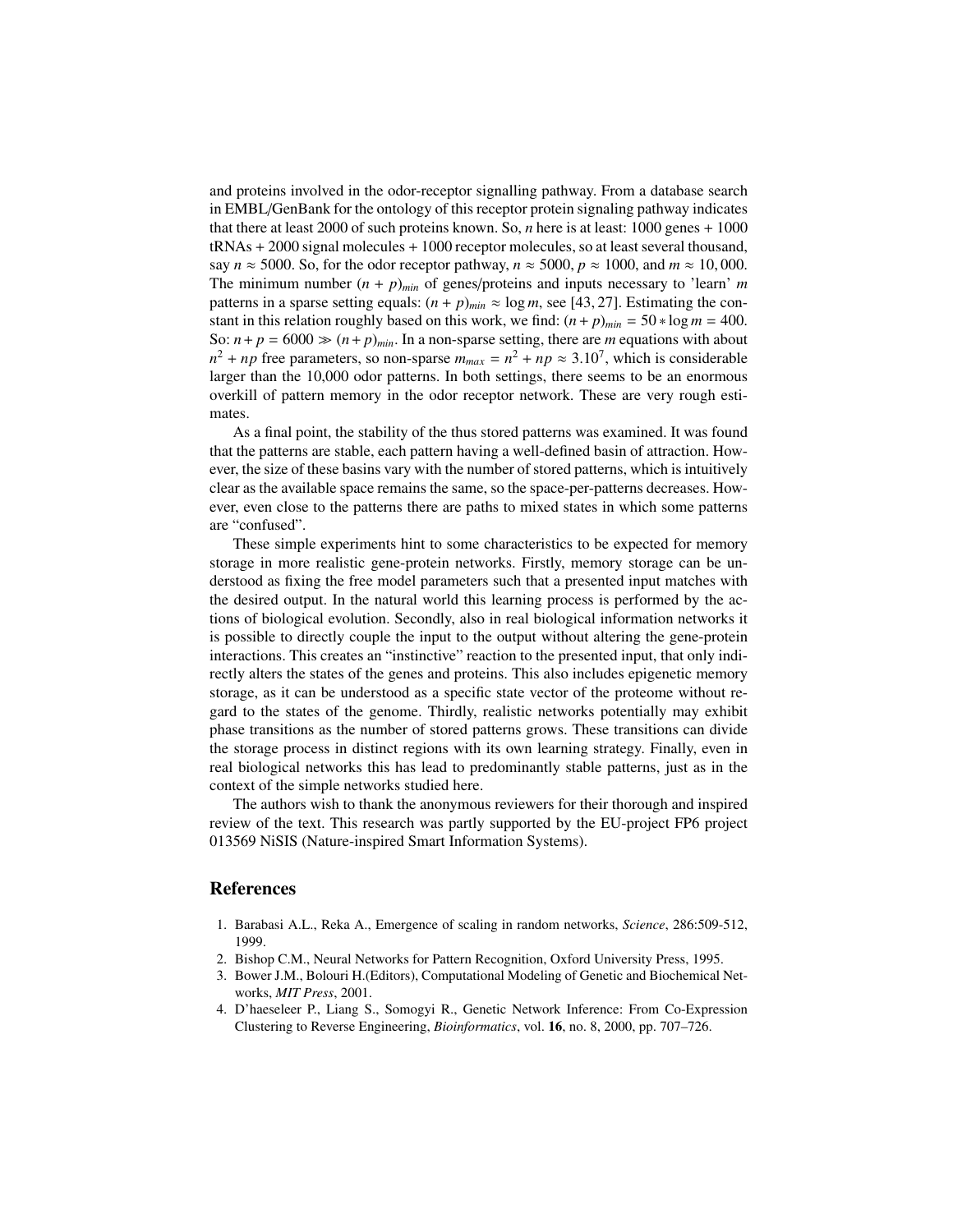- 5. Duda, R.O., Hart, P.E., Stork, D.G. Pattern classification, Wiley, 2001.
- 6. Duncan J.W, Strogatz S.H.,Collective dynamics of small-world networks. *Nature*, 393:440- 442, 06 1998.
- 7. Elowitz M.B., Levine A.J., Siggia E.D., Swain P.S., Stochastic gene expression in a single cell, *Science*, vol.297, August 16, 2002, pp.1183–1186.
- 8. Endy, D, Brent, R. (2001) Modeling Cellular Behavior, *Nature* 2001 Jan 18; 409(6818), pp.391-5.
- 9. Fuchs J.J. (2003), More on sparse representations in arbitrary bases, in: *Proc. 13th IFAC Symp. on System Identification*, Sysid 2003, Rotterdam, The Netherlands, August 27-29, 2003, pp. 1357–1362.
- 10. Fuchs J.J. (2004), On sparse representations in arbitrary redundant bases, *IEEE Trans. on IT*, June 2004.
- 11. Glass L., Kauffman S.A. (1973), The Logical Analysis of Continuous Non-linear Biochemical Control Networks, *J.Theor.Biol.*, 1973 Vol. 39(1), pp. 103–129
- 12. Goldbeter A (2002) Computational approaches to cellular rhythms. *Nature* 420, 238-45
- 13. G.H. Golub, C.F. van Loan, *Matrix Computations* (2nd ed.). Baltimore: The Johns Hopkins University Press, 1989.
- 14. Gonze D, Halloy J, and Goldbeter A (2004) Stochastic models for circadian oscillations : Emergence of a biological rhythm. *Int J Quantum Chem* 98, pp 228–238.
- 15. Hasty J., McMillen D., Isaacs F., Collins J. J., (2001), Computational studies of gene regulatory networks: in numero molecular biology,*Nature Reviews Genetics*, vol. 2, no. 4, pp. 268– 279, 2001.
- 16. de Jong H., Modeling and Simulation of Genetic RegulatorySystems: A Literature Review, *Journal of Computational Biology*, 2002, Volume 9, Number 1, pp. 67–103
- 17. de Jong H., Gouze J.L., Hernandez C., Page M., Sari T., Geiselmann J., Qualitative simulation of genetic regulatory networks usingpiecewise-linear models, *Bull. Math Biol.* 2004 Mar;66(2): pp 301–40.
- 18. Makoto Hirahara, Natsuki Oka, Toshiki Kindo, Associative memory with a sparse encoding mechanism for storing correlated patterns, *Neural Networks*, Volume 10, Issue 9, December 1997, pp. 1627-1636
- 19. Masahiko Morita, Memory and Learning of Sequential Patterns by Nonmonotone Neural Networks, *Neural Networks*, Volume 9, Issue 8, November 1996, pp. 1477-1489
- 20. Masato Okada, Notions of Associative Memory and Sparse Coding, *Neural Networks*, Volume 9, Issue 8, November 1996, pp. 1429-1458
- 21. Mazza Christian, On the Storage Capacity of Nonlinear Neural Networks, *Neural Networks*, Volume 10, Issue 4, June 1997, pp. 593-597
- 22. Mestl T, Plahte E, Omholt SW., A mathematical framework for describing and analysing gene regulatory networks. *J Theor Biol.* 1995 Sep 21;176(2), pp. 291-300
- 23. Newman M. E. J., Power laws, pareto distributions and zipf 's law, *Contemporary Physics*, 2005, pp. 46:323
- 24. Novak B, Tyson JJ , Modeling the control of DNA replication in fission yeast, *PNAS*, USA, Vol. 94, August 1997, pp. 9147-9152
- 25. Omholt SW, Kefang X, Andersen O, Plahte E., Description and analysis of switch-like regulatory networks exemplified by a model of cellular iron homeostasis, *J Theor Biol.*, 1998 Dec 7;195(3), pp.339-50
- 26. Omholt SW, Plahte E, Oyehaug L, Xiang K., Gene regulatory networks generating the phenomena of additivity, dominance and epistasis. *Genetics*, June 2000; 155(2), pp. 969-80
- 27. Peeters R.L.M., Westra R.L., On the identification of sparse gene regulatory networks, *Proc. of the 16th Intern. Symp. on Mathematical Theory of Networks and Systems* (MTNS2004) Leuven, Belgium July 5-9, 2004